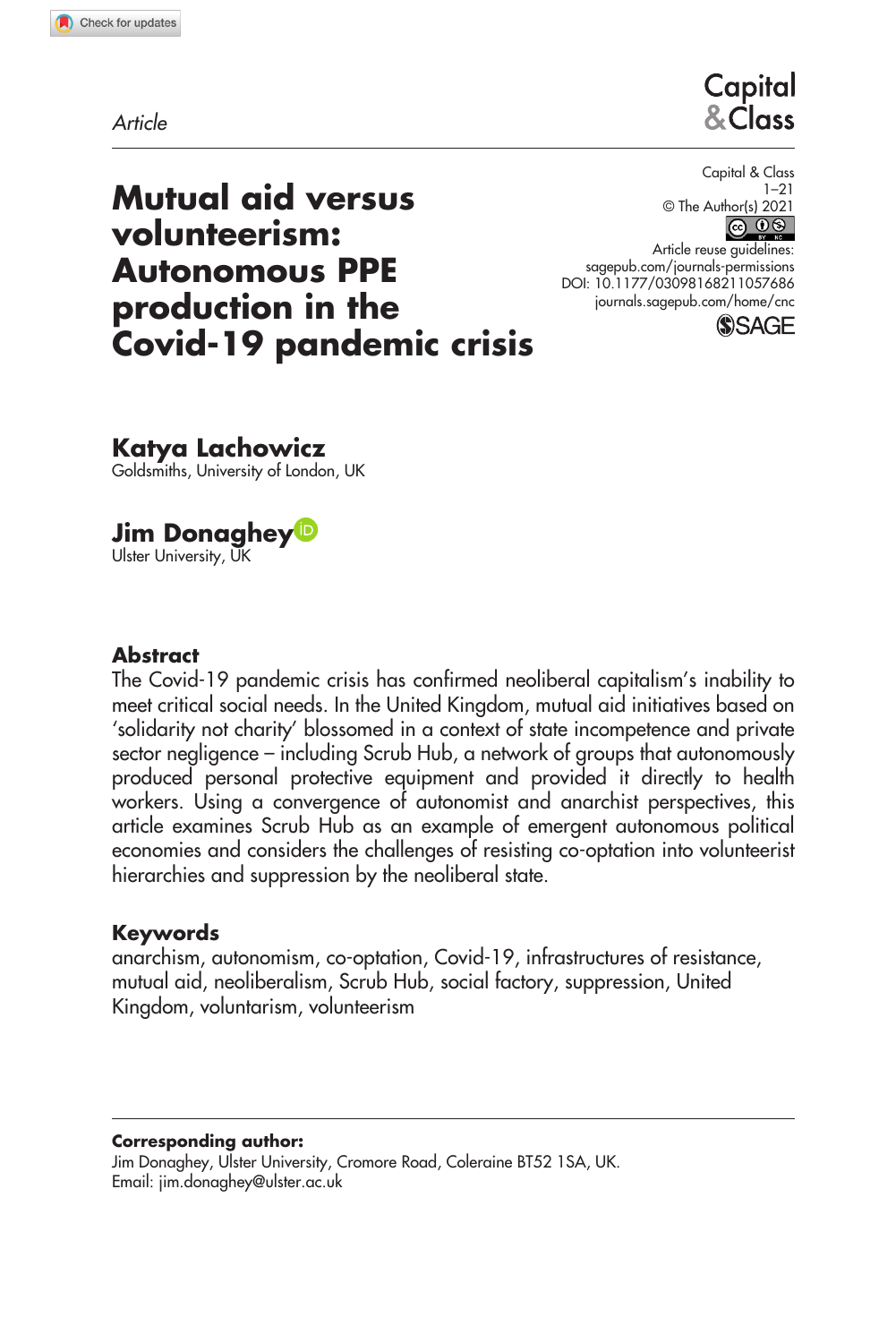# **Introduction**

Scrub Hub was a grassroots network of people across England, Scotland and Wales producing 'scrubs', the pyjama-like clothing that health workers wear and change in order to prevent cross-contamination. The Scrub Hub volunteers performed a range of tasks including sourcing material, arranging deliveries, co-ordinating information, and sharing material and practical advice across the network, and, of course, producing the scrubs themselves, which were sewn predominantly in people's homes and delivered directly to healthcare workers. Across the 127 groups of solidarity in the Scrub Hub network, the vast majority of volunteers were women, and most of the sewers had professional skills, some having been furloughed from the fashion sector during the pandemic crisis. Others worked in unrelated professions but adapted their skills to contribute to the logistical needs of the collective. A small number were retired, and a large majority negotiated scrub making with childcare. The initiative began in mid-March 2020 when the first spike of the Covid-19 pandemic crisis led to a critical shortage of scrubs (and other personal protective equipment, or PPE) in the United Kingdom. The huge increase in hospital admissions, and the especially infectious nature of Covid-19 coronavirus, meant a massive increase in demand for scrubs, which neither the government, National Health Service (NHS) procurement departments, nor private companies could meet. In fact, Movianto, the private corporation outsourced by the government to manage PPE provision, was sold off just as the pandemic crisis was beginning to bite (Davies 2020). The UK government then hurriedly spent at least £12.5 billion to try to address the immediate shortfall (Conn 2020), but this was ineffective in getting an adequate provision of scrubs into the hands of health workers during the first peak of infections in March and April 2020. This scandalous lack of essential PPE, which left health workers and patients even more exposed to infection, was communicated by health workers through the widespread network of mutual aid groups that emerged in response to the pandemic crisis, and it was through this mutual aid network that Scrub Hub took shape. Over 4,000 mutual aid groups formed in the early stages of the crisis (Donaghey 2020; Howard 2020) – in part, this network grew from existing mutual aid initiatives such as the Manchester-based group UK Mutual Aid (Aidan & Sam 2021), as well as food-oriented initiatives such as Food Not Bombs; the Cooperation Town Network in Hull, London, and Birmingham; and the Sumac Centre/Veggies Catering Collective in Nottingham.

This critical reflection on Scrub Hub and autonomous PPE production in the United Kingdom began as an interview dialogue between the authors (Lachowicz 2020). Katya Lachowicz has been closely involved with a Scrub Hub group in Newham, East London, since its inception at the end of March 2020, and that firsthand experience directly informs the analysis and critique here.

The PPE shortages have been just one example of the United Kingdom's unpreparedness for a crisis of this magnitude, and the fundamental shortcomings of neoliberal economic policies in meeting people's basic needs have been starkly exposed. This system-level failure has been decades in the making, at the hands of successive neoliberal governments, Tory, Lib-Dem, and Labour. The accelerated privatisation and fragmentation of the NHS since the 'fiscal consolidation' of the 1990s (Streeck 2014) and the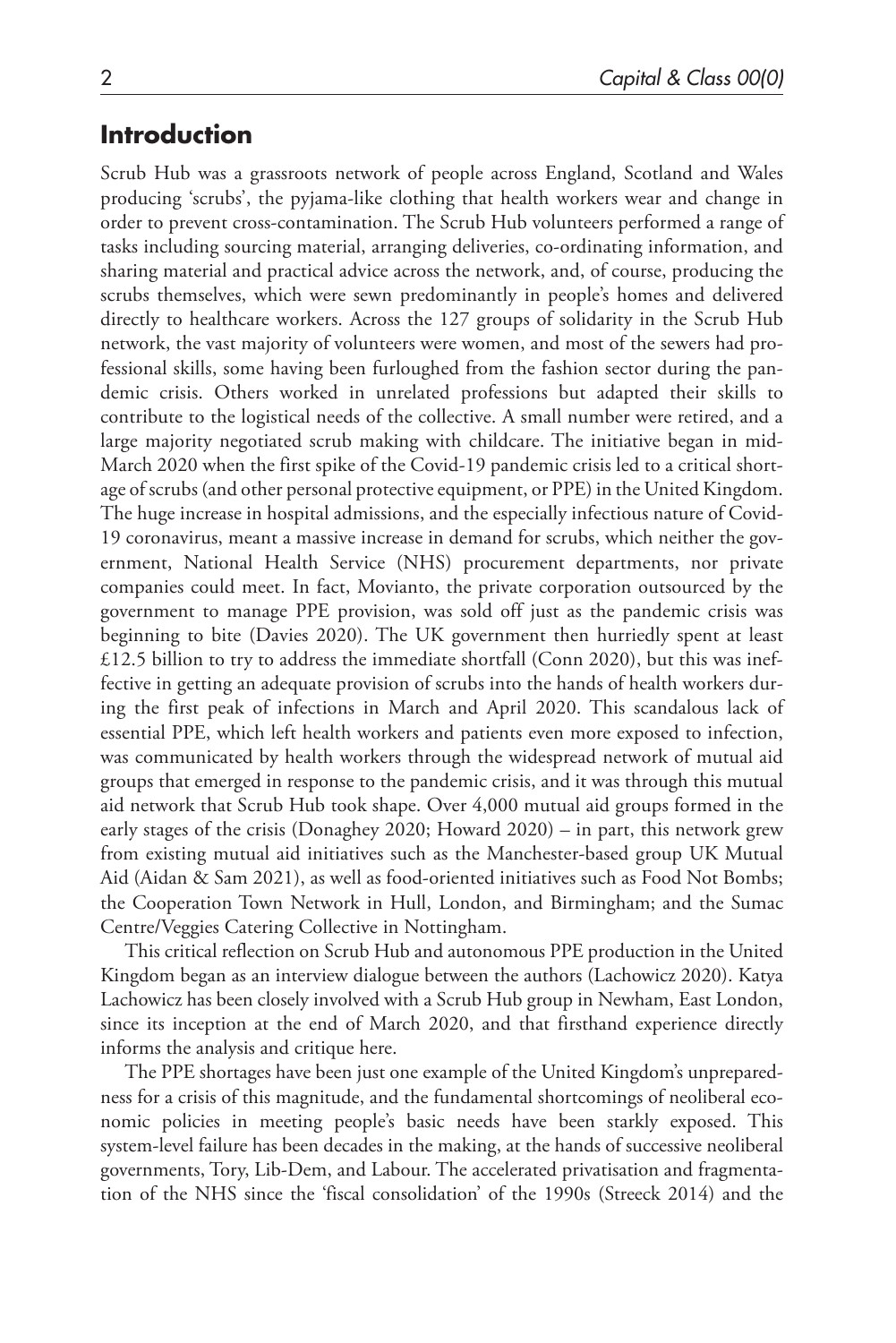scything of state-funded social care provision during the following decades of austerity have been chief factors in the United Kingdom's incompetent and negligent response to the pandemic, recognised as one of the very worst in the world in terms of deaths per head of population (De Best 2021). The United Kingdom–wide toll during the pandemic was reported to have exceeded 150,000 by 2 April 2021 (death certificates mentioning Covid-19) while the government's 'official' figure for the same period was 127,123 deaths (from any cause within 28days of a positive Covid-19 test result) (The Visual and Data Journalism Team 2021).

## *Mutual aid and the Left, pre- and post-Covid*

Beyond the devastating effects on people's health, and the horrific death toll, the pandemic crisis has called into question the entire edifice of neoliberal capitalism. The 'lockdown' measures that halted national economies have resulted in a worldwide economic depression with rafts of job losses – governments have been desperate to 'restart' their economies, even with the inevitable result of increased infection rates and more deaths. This disruption (or interruption) to the system has exposed cracks and gaps where alternatives have begun to take root, and existing alternative infrastructures have grown and adapted to this new crisis flashpoint – with all the expected diversity in discourse and practices around these initiatives, this response has been widely described as 'mutual aid'. The term has its roots as a classical anarchist principle, stemming from Kropotkin's articles from 1890 onwards (see Kinna 1995: 259, f.n. 2), culminating in the 1902 volume *Mutual Aid: A Factor of Evolution*, in which he argued, in riposte to the social Darwinists of his era, that co-operation was as important a factor as competition in the struggle for survival for communities of humans and other animals. Given the anarchist-associated terminology, then, it is unsurprising that the mutual aid response to the pandemic crisis has been lauded by anarchist commentators. But, as the mutual aid activists Aidan and Sam (2021) recognise, these newly formed groups often 'don't have a specifically anarchist position or clearly defined critique of the capitalist system'. In the context of meeting people's survival needs, the development of a clearly defined critique or explicit political ideology is clearly a secondary concern, but the pragmatic character of mutual aid in collectively organising in response to hardship goes beyond the addressing of immediate need to also tackle the roots of why such injustices exist in the first place (Spade 2020). As such, mutual aid is an inherently (small 'p') political praxis, that draws critical connections between on-the-ground action, the wider social context, and (big 'P') Political analyses. This 'praxical' aspect, in combination with the active involvement of huge numbers of people from widely ranging political perspectives, has meant that 'mutual aid' has taken root far beyond its traditional anarchist milieu.

It is important to note that the concept of mutual aid was not a prominent concern within the wider Left prior to the Covid-19 pandemic crisis. The term crops-up occasionally in discussion of mutual societies of workers, focusing on those historical instances of solidarity as a form of 'proto-socialism' (e.g. Jones 2019). More commonly, 'mutualism' is derided as irredeemably 'petty bourgeois', stemming from Marx's (1954 [1847]) critique of Proudhon – Wigger  $(2016)$  is typical of this approach, for example, dismissing mutual aid as being 'too easily marginalised under capitalism' (p. 139). Several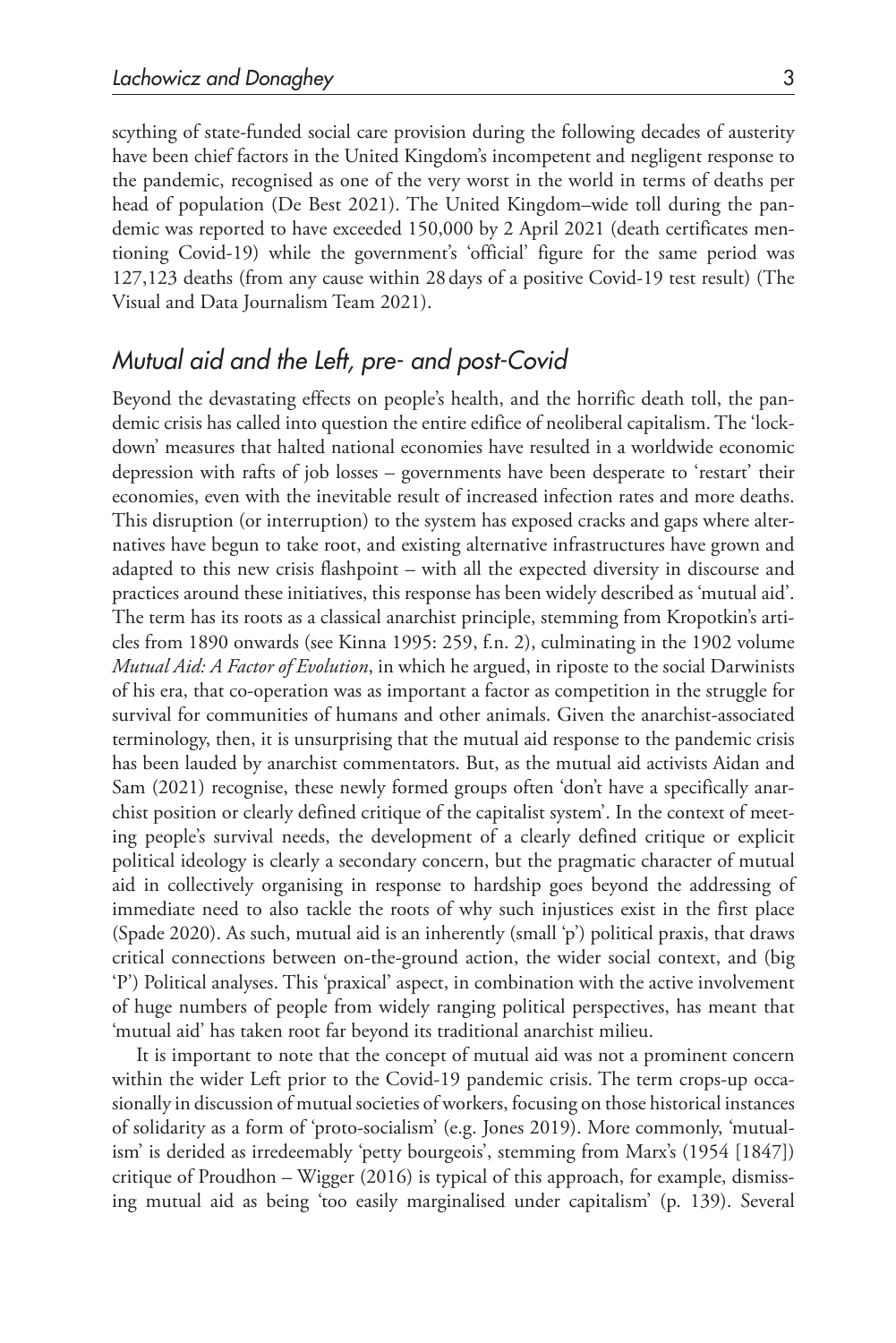writers have characterised the Black Panther Party's free breakfast programmes, and other community self-help initiatives of the 1960s and 1970s, as 'mutual aid' (*Freedom News* 2019; Heynen 2009; Williams 2015), but, while these practices certainly resonate with mutual aid as praxis, the Black Panthers themselves did not use the term, instead framing their initiatives within a Maoist concept of 'serving the people' (Horras 2017) and as 'survival pending revolution' (Alkebulan 2007). Mao (1977) did actually use the term 'mutual aid', but only as a simple synonym for co-operation. The concept and practice of mutual aid began to appear as an organising tactic for socialists in the United States in the late 2000s and 2010s (following a re-emphasis on mutual aid organising within the anarchist movement itself). This is typified in the establishment of the Democratic Socialists of America in 2016 with their prominent emphasis on mutual aid organising as 'a key component in building community power' (Democratic Socialists of America n.d.). That shift in tactics and discourse emerged both in reaction to prefigurative protest movements such as Occupy as well as in the wake of high-profile anarchist-informed disaster relief initiatives, especially following Hurricane Katrina in 2005 (crow 2012) and Hurricane Sandy in 2012 (Firth 2020), coalescing in the Mutual Aid Disaster Relief Group (Kenney 2019). So, while the terminology was beginning to gain some small degree of wider traction in the preceding decade, the huge proliferation of mutual aid nomenclature across the contemporary Left has significantly developed a significant development since the onset of the Covid-19 coronavirus pandemic crisis. Situated between prefiguration and crisis, therefore, the recent revival of the term provokes the question as to how mutual aid as a two-pronged concept of responding *to* direct need and organising *against* wider systemic change critically negotiates autonomy as both an 'affirmation' and 'negation' (Böhm et al. 2010: 19) in the cracks of a failing state.

Of course, even in the 'post-Covid' context, some democratic socialists have specifically rejected mutual aid and its anarchist associations (The Jacobin Show 2021), and some Marxists have continued to argue in an orthodox vein that mutual aid cannot 'represent a threat to the structures of global capitalism' (Morley 2021). Yet, the terminology has been adopted widely, including by groups such as Corbyn's parliamentary socialist 'Peace and Justice Project' (see *Socialism Today* 2021) and the Trotskyist Socialist Workers' Party. Often this adoption of mutual aid by non-anarchist Leftists has involved reinterpreting (or misinterpreting) the concept within a statist framework. For example, the Socialist Workers' Party asserted that mutual aid initiatives 'must be funded by councils and the government' (*Socialist Worker* 2020), which fundamentally misunderstands the bottom-up and autonomous emphases of mutual aid. While some recent writings on mutual aid reduce Kropotkin to a mere endnote (Spade 2020: 151), the key critical contribution of Kropotkin's development of the concept is in its anti-hierarchical implications – mutual aid is inimical to 'top-down' organising, making it not only incompatible with parliamentary or authoritarian strains of socialism, but, further, as argued in this article, mutual aid stands in critical counterpoint to the neoliberal context of volunteerist hierarchies.

Prichard and Worth (2016) identify mutual aid as a specifically anarchist principle, even describing it (somewhat problematically) as an '[a]narchist virtue' (p. 13). However, the rapid proliferation of mutual aid organising over the last year clearly indicates its powerful resonance beyond 'anarchist' frameworks, and its adoption by the wider Left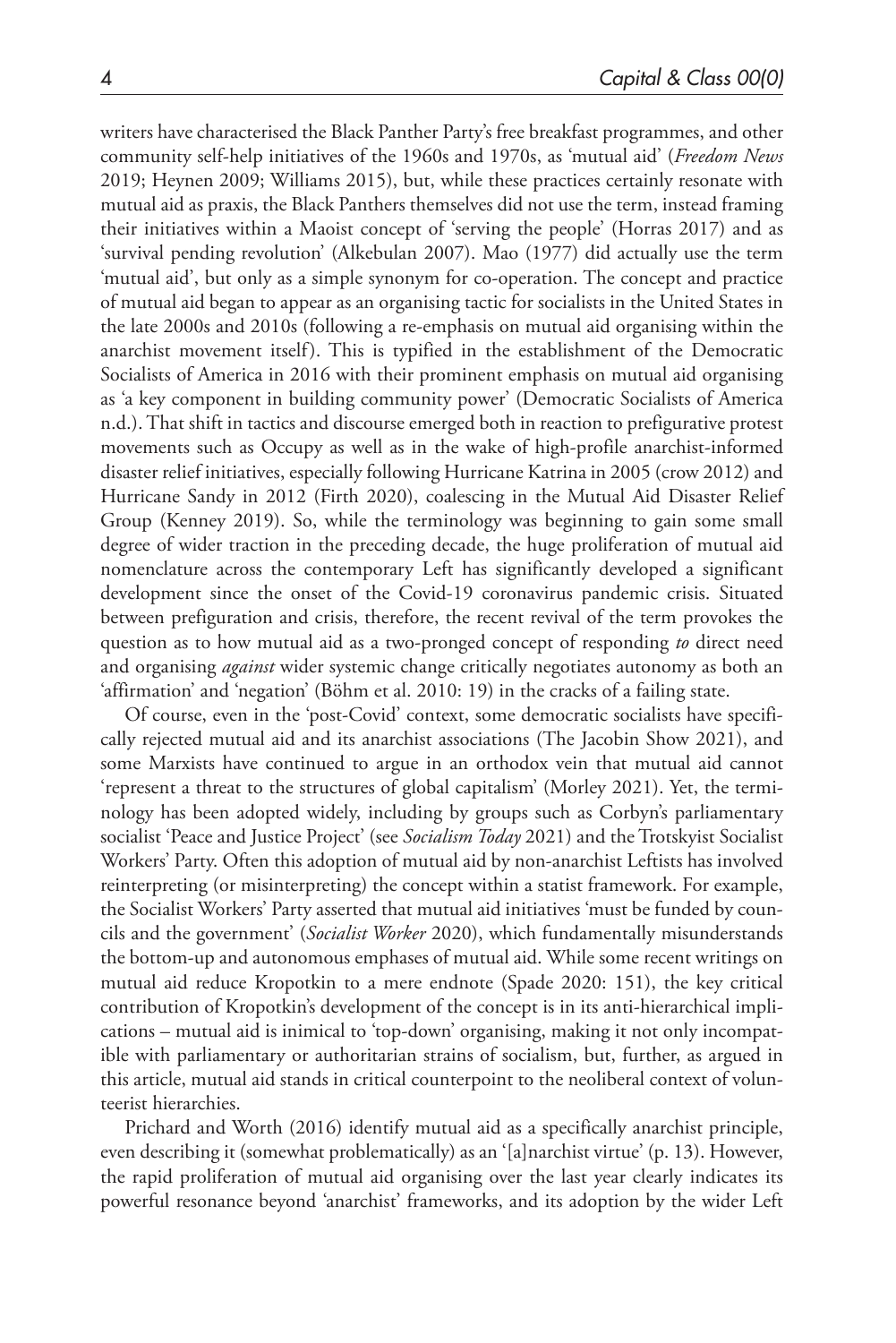presents an opportunity to consider a real-world instance of 'Left convergence'. In the special issue of *Capital & Class* on Left-wing convergence, O'Hearn and Grubačić discuss mutual aid in some detail. Their adaptation of Scott's 'infrapolitics', described as an 'antagonistic relationship' of 'breaking away from systemic processes of state and capital' (O'Hearn and Grubačić 2016: 160), chimes with our discussion of alternative social factories. However, contrary to O'Hearn and Grubačić who situate mutual aid as merely 'a basis of exilic society' (O'Hearn and Grubačić 2016: 155) we argue that mutual aid initiatives were in fact key to meeting people's immediate needs in the first wave of the Covid-19 pandemic, and by bringing social reproduction to the fore, became 'alternative circuits of social valorization' (Hardt & Negri 2003: 12), in places where the state itself had 'withdrawn'. Mutual aid here is not a politics of exodus but rather an engagement with the '(im)possible' tension of resistance and co-optation (Böhm et al. 2010; Dinerstein 2012), a struggle against the abstraction of 'doing' into labour (Holloway 2002) from within a 'double temporality' of that which is 'already there' and 'not yet' (Hardt & Negri in Van de Sande 2015: 187).

The approach of this article is to analyse the significance of one example of mutual aid organising in the Covid-19 pandemic crisis, using a convergence of the complementary perspectives of autonomism (with its detailed analyses of social reproduction) and anarchism (as a praxis and in its critique of hierarchy and state repression) to critically situate mutual aid in, between and against the dominant logics of volunteerism.

### *Social capital, reproduction and volunteerism*

The scrubs movement consisted of two separate platforms, Scrub Hub and For the Love of Scrubs. Scrub Hub was born in response to a call from a health worker on a street-level mutual aid group in London, and a web of 127 solidarity groups formed through the mutual aid network across the country, connected primarily through a website directory, Facebook and WhatsApp. For the Love of Scrubs (hereafter FtLoS) was developed by a nurse, who started out by using her sewing skills to make scrubs for her colleagues in Lincolnshire and then used a singular Facebook page as a means to centralise a wider group of sewers into action. Scrub Hub differentiated itself from FtLoS not only by having set up regional groups very early on via existing mutual aid frameworks, but also by having understood itself as a network that was primarily motivated to address the needs of individual health workers, as opposed to hospitals which were the main target group of FtLoS. In essence, the contrast between the Scrub Hub grassroots initiative and the FtLoS 'top-down' approach, and their distinct use of platforms, revealed a shift in the economy which was already well underway (Srnicek 2017). The Keynesian economic spaces of the 'happy' home and 'productive' factory, having been diffracted, were now multiplied into individual home production units, in isolation from co-workers – a technologically mediated form of extraction policed by affective commitment.

The dangers of such monitored forms of solidarity became clear in the scrubs movement when a particular concept of virtuous volunteering, 'spurred on' by the deaths of 'heroes' on the frontlines, resulted in the castigation of a fellow maker who expressed discontent on a social media platform at the government's failure to even thank them for their contribution. In response, another maker exclaimed: 'well if you're doing it for a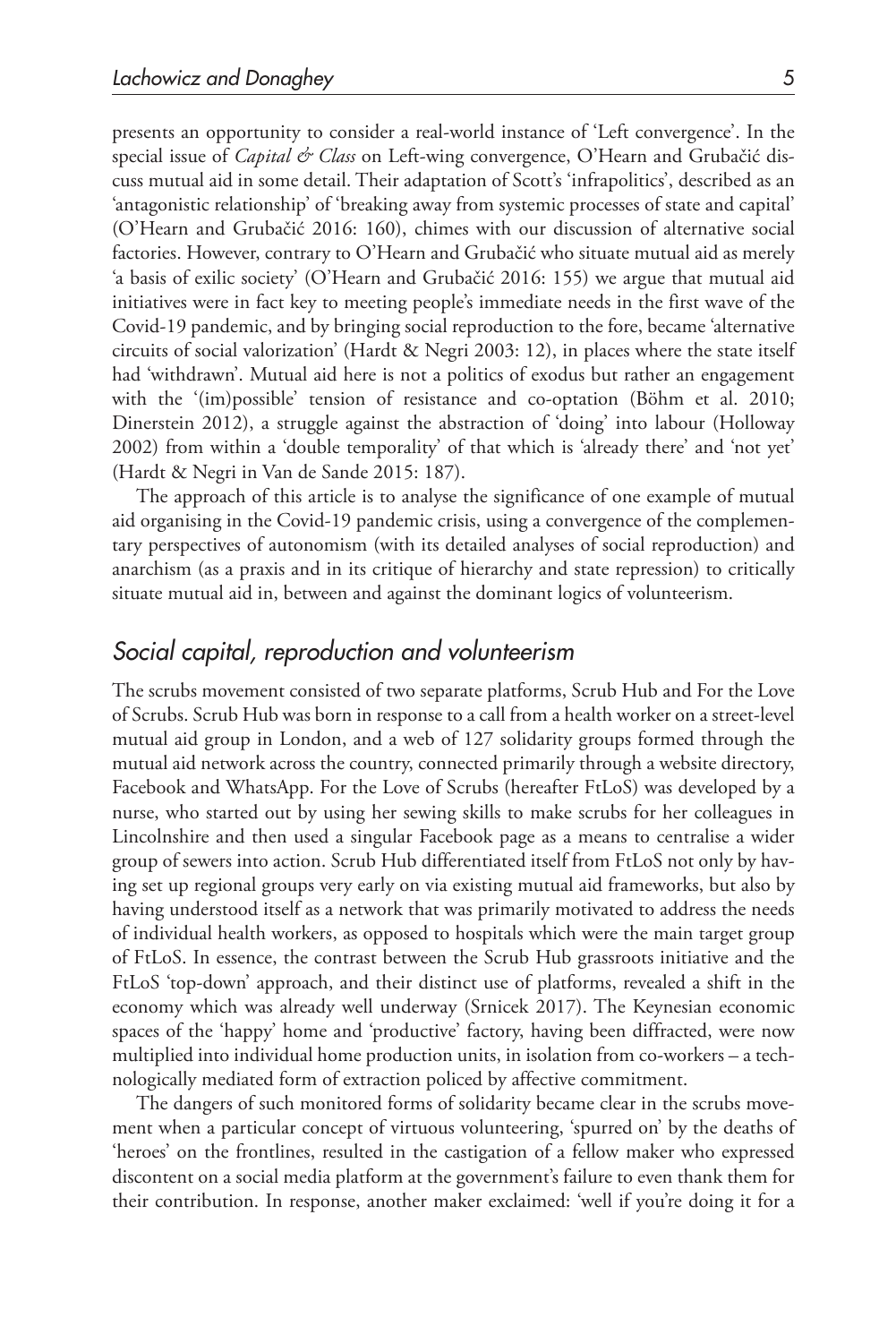thank you, you're doing it for the wrong reason'. Of course, the hard labour of the women was to be compensated through 'affective remuneration' (Dowling 2016). This is the 'new capitalist utopia', in the words of Caffentzis (2013), in which the success of high-tech venture capitalism depends on the creation of a world of labour-intensive, low waged, distracted and diffractive production (p. 39). A world in which high monetary incentives should not be used, because one is to identify with the work project, cultivate self-discipline, and ideally work without a wage: 'a capitalist utopia where work and repression are their own rewards' (Caffentzis 2013: 65) and where 'life becomes inseparable from work' (Lazzarato 1996: 137–138).

Volunteerism is said to cultivate what Bröckling (2016) describes as 'the entrepreneurial self', a 'subject who is called upon to act as an entrepreneur of one's own life' (p. viii). This is precisely the subjectivity that the neoliberal state wishes to inculcate, and, to this end, Voluntary and Community Organisations (VCOs) have come to be reframed within the context of 'social enterprise'. The voluntary sector was marketised under the neoliberal policy of New Public Management (NPM) (Kendall 2003: 54), creating a competitive environment in which private companies were set to bid against VCOs for the provision of public services. This policy ultimately led to the dominance of an outsourced public sector in the hands of four private companies: Atos, Capita, G4S and Serco (Kendall et al. 2018: 762) – and the pandemic crisis has accelerated the corporate takeover of public services, with the UK government handing out £30.2 billion to private corporations to carry out core services and meet essential needs (up to 30 April 2021; Tussell 2021a)). Meanwhile, for the VCOs, this meant that they had to become more regulated and competitive to participate, demonstrating 'efficiency, value for money and a business ethos' (Hardill & Baines 2011: 90). The 'social' aspect of 'social enterprise' is firmly connected to a specific neo-Tocquevillean understanding of 'social capital' by followers of Coleman and Putnam, whose definitions have come to dominate community development theory over recent decades. For Putnam, it is by means of 'civic virtue' (Putnam 2000: 19) that economic wealth is generated within communities, regardless of class divisions (cf. Putnam 1993: 37). Unlike Bourdieu (1985), who specifically highlighted the distinction between resources and the ability to access them, by disconnecting the contexts of 'capital' from the 'social', Putnam's theory paved the way to punitive rhetorics and policies that criminalise poverty in what Wacquant (2010) describes as a state of 'carceral big government'. The extent of such a 'financialization of daily life' (Martin 2002) is exemplified in prison systems, where it has become socially acceptable to exploit inmates as a form of cheap labour, under the banner of 'social enterprise' in order to make 'beautiful handmade products' (such as a pair of felt cushions that were later sold for £500 (Fine Cell Work n.d.)). Prisoners were also drafted into making PPE during the onset of the pandemic for remuneration of just  $£12.50$  a week, described by the *Daily Mail* as a 'princely sum' and a worthy investment costing 'a third of the usual price' (Scully 2020). This 'cost-effective' exploitation of volunteerism is also identified by Poppendieck (1999) in the context of food distribution programmes, that, '[b]y harnessing a wealth of volunteer effort and donations, [make] private programs appear cheaper and more cost effective than their public counterparts, thus reinforcing an ideology of voluntarism that obscures the fundamental destruction of rights' (p. 6).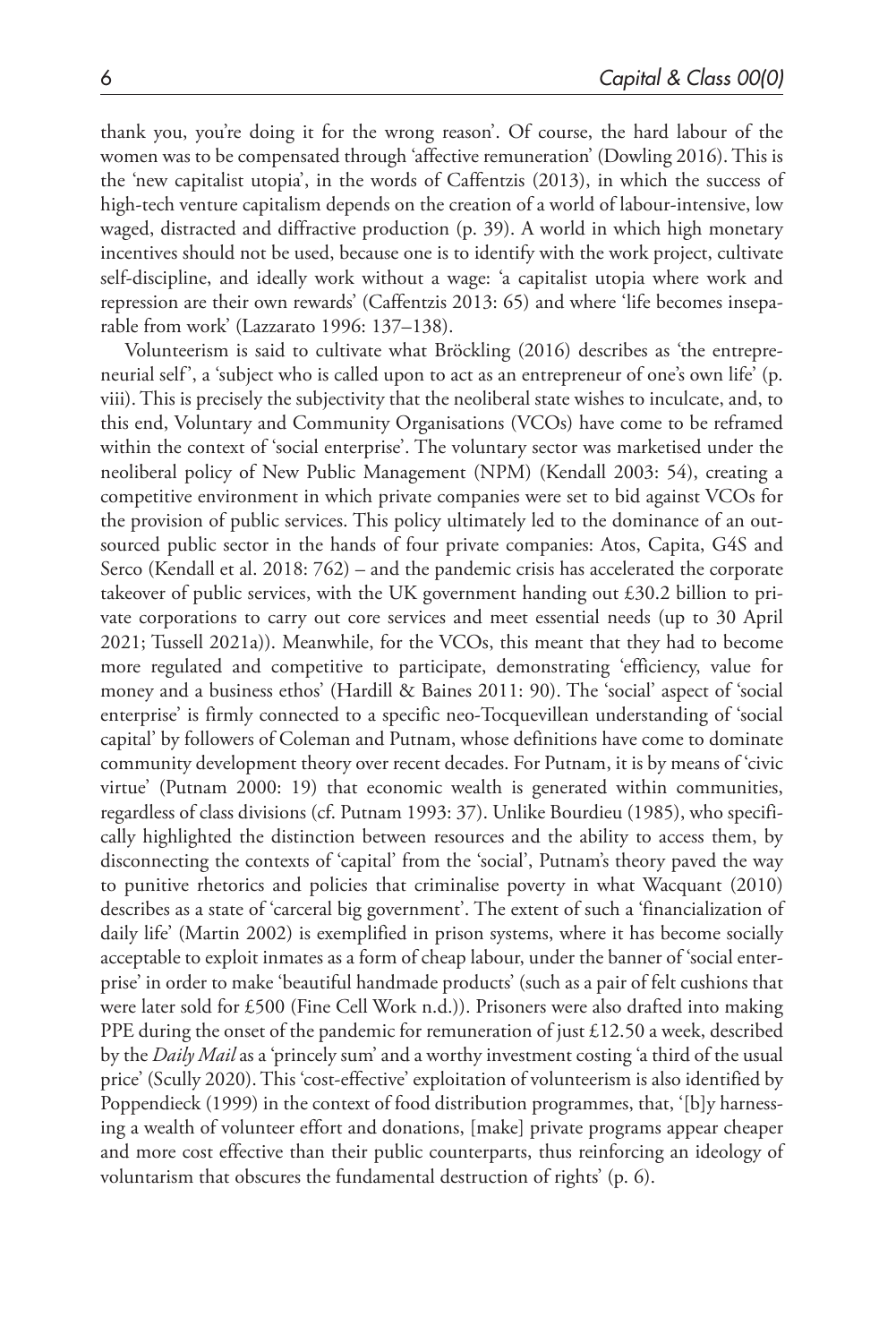In the context of work (whether at the workplace, in prison, or in 'charitable work'), it is of course workers' 'rights' that are most directly threatened by this ideology of volunteerism, but the implications are more complex and wide-ranging. In the institutionalisation of charity culture the volunteer becomes, on the one hand, a subject of neoliberal education, and on the other, a risky investment perhaps uneasily placed within the system of wage labour – they are co-opted into producing surplus value either for doing 'wrong' (as punishment) or for wanting to do 'right' (through 'civic virtue'). By transforming volunteerism into a 'marketised philanthropy' (Nickel & Eikenberry 2009), the very altruistic premise of voluntary action is perverted, ultimately destroying community life and engendering feelings of psychological strain in the participants involved (Dean 2015). Unfortunately, in many cases women participating in the scrubs movement were faced with the effects of this 'marketised philanthropy', suffering solitary conditions of unpaid work, and in some cases even having to pay for materials and deliver scrubs to designated collection points, alienated from their co-makers and the recipients of their products.

By obscuring socio-political contexts and their relations of power, social reproductive work becomes at best a duty and at worst entirely invisibilised. And it is here that 'social capital' as the 'totality of the capitalists' (Tronti 2019 [1966]: 44) is exploited, not only because social reproduction is rendered an organic part of working life, devoid of remuneration, but because unpaid work becomes 'meaningful'. Prisoners report better mental health by engaging in creative work, but at no point are their conditions of employment connected to the exploitation of the carceral system itself. In the words of Tronti: 'At the level of maximum capitalist stabilisation, the plan of capital can also come to socially organise the natural tendency of its own production' (Tronti 2019 [1966]: 51). Duffy and Pupo (2018) expand on economies of coercion and fear by historically locating unpaid work in slavery and domestic labour, in which 'women's work is "freely" chosen as a labour of love rather than socially constructed' resulting in assuming a role that is 'socially denigrated, economically marginalised yet culturally romanticised and mandated' (p. 17). The financialisation of social reproduction means that unpaid work is an imposition rather than 'truly volunteered' (Dean 2015: 145).

Voluntary action, predominately performed by women, is marked not only by an intensification of struggle over social reproduction, but equally the racialisation of voluntary work and political struggle in the context of crisis. Emejulu and Bassel (2015: 88–89) note that by juggling cuts, care work, low-paid jobs in the public sector, and as a subsequent result of complete exhaustion, women of colour have significantly less energy to engage in political activism. Shachar (2014) depicts these so-called autonomous spaces of civil society as 'white management'. This can be seen not only in the predominance of white people in voluntary contexts, but equally in the relation they have to those they set out to represent, and the ties they have to funding sources. The Newham Scrub Hub, based in a working-class borough of London where black and minority ethnic (BAME) residents account for 70% of the population, felt that there was a lack of awareness towards the needs of minority groups by the predominantly white, middle-class participants in FtLoS, who gathered significantly more funds and unquestioningly made scrubs for hospitals, ignoring other health centres such as care homes where a large number of people of colour work. Piarvé Wetshi, a black woman and founding member of the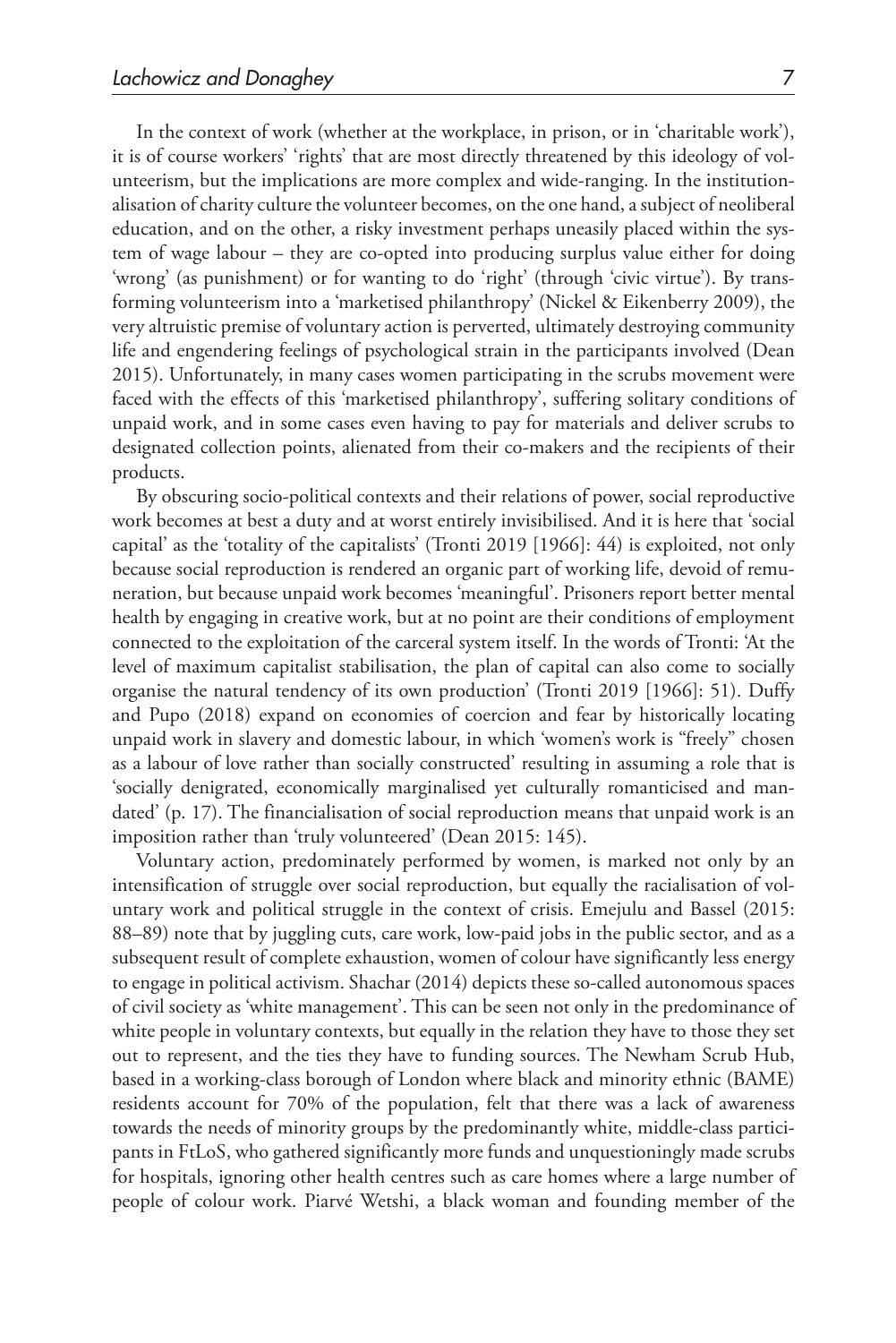Newham Scrub Hub, commented that several black nurses she spoke with had not even heard of the movement. And, despite providing many scrubs to struggling healthcare centres in Newham, this provoked a question within the team as to why this was the case, and whether the collective had done enough to reach out. The grassroots structure of Scrub Hub was certainly more appealing to Newham residents than FtLoS, as it allowed for 'neighbourly connections' to form. However, due to financial constraints, it was at times a struggle to maintain this autonomy against larger charity frameworks or civic developmental organisations, which were often seen as trying to capitalise on the Scrub Hubs' voluntary work and new-found social bonds.

Recognising these harmful aspects of the 'neo-slavery' of the third sector (Caffentzis 2013: 74), Scrub Hub East London initially aimed to set up as worker-run co-operative, but procurement departments at NHS Trusts were simply unwilling to pay them – they expected Scrub Hub and other similar initiatives to provide scrubs for free, as volunteers not workers (even though they would normally pay for scrubs produced in China, Bangladesh and India, and regardless of the fact that the UK government was at the same time pouring tens of billions of pounds into the coffers of private corporations to do the same job). In the context of FtLoS, this 'army of volunteers', despite clearly being identified as professional and skilled 'costume designers, tailors and seamstresses' (Press Association 2020), were encouraged to enter into relations of unpaid work with the NHS Trusts. They were depicted by the media as `putting their sewing skills to good use' by producing home-made scrubs in a `Dunkirk spirit' (Slominski 2020). The NHS Trusts, instead of running procurement contracts through small manufacturers and the highly skilled workforce available through these sewing initiatives, exploited the care, concern and willingness of the participants within the context of 'crisis' response, while their 'just in time' logistics abroad were suspended. These 'normal' PPE procurement channels, to which the government has now returned, have been revealed to rely on sweatshop labour, and even 'factories in China where hundreds of North Korean women have been secretly working in conditions of modern slavery' (Pattisson et al. 2020). There is an argument to be made that the normalisation of low or unpaid work in these factories directly translated into the disregard of the value of scrubs production by women 'at home'. Value and the disposability of women's work became key points of contention and certainly highlight the problematic discourses around techno-futurist 'postcapitalism', which rather than marking the age of post-work, is clearly rooted to the politics of social reproduction (Pitts & Dinerstein 2017).

The issue of volunteerist hierarchies has been problematic for mutual aid activists in other respects too. Aidan and Sam (2021), active with mutual aid initiatives in Glasgow and Brighton, highlighted 'the difficulty of trying to break down distinctions between "service provider" (the volunteer dedicating their time and energies) and "service user" (the person receiving support)'. The 'negative effects' include the disempowerment and passivity of those who receive support, the creation of a top-down '"activist" mentality', and ultimately, as above, the replication of 'capitalist structures and hierarchies . . . [i]nstead of building networks of solidarity' (Aidan & Sam 2021). Swann (2021) argues that, '[i]n anarchist reflections on mutual aid organising, this distinction between the charity model of management and the participatory model of mutual aid is seen as a tension rather than a strict either/or'; however, in practical terms, Swann (2021) notes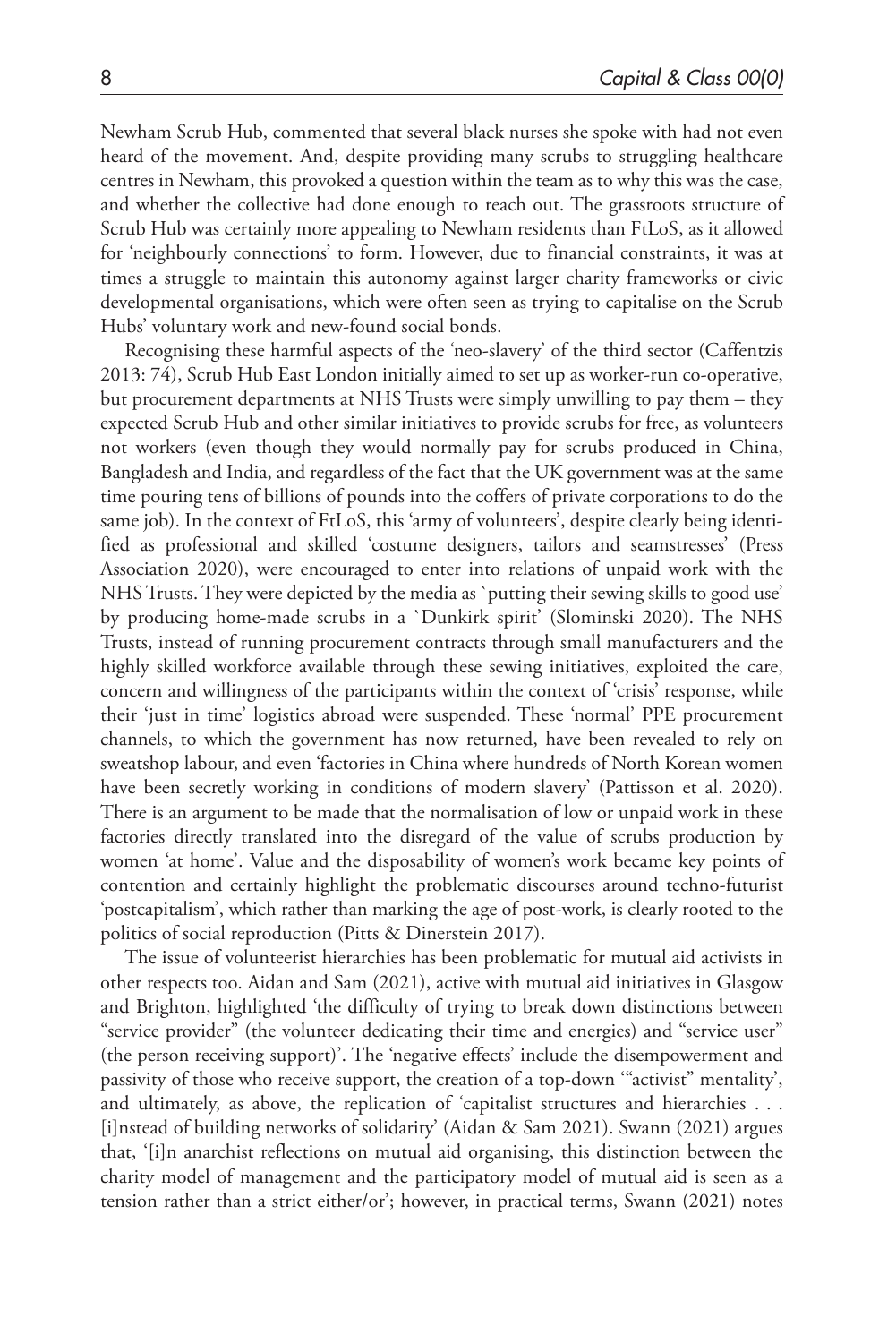that this 'creeping' charity model 'makes mutual aid groups fundamentally less effective in their capacity to act and adapt quickly' because autonomous decision-making is 'removed from the people on the ground doing the actual work of mutual aid'. And indeed, Kropotkin (2009 [1902]) was clear that charity is not an example of mutual aid, precisely because of the emergence of hierarchical (and volunteerist) social relations, which 'impl[y] a certain superiority of the giver upon the receiver' (p. 221). Resonating with these dynamics (though not necessarily being conscious of them at the time), Scrub Hub groups made efforts to bring health workers into the production processes by centring their designs around the immediate needs that the workers reported, such as the requirement for long sleeved plastic gowns as opposed to the flimsy sleeveless aprons provided as standard, or by circumventing the institutional scrub distribution hierarchy which left many social care providers ill-equipped.

The concept of volunteerism has featured widely in academic debates in the United Kingdom (Anheier 2014; Kendall 2003; Milbourne & Cushman 2013), particularly in response to the revival of a social solidarity rhetoric as part of the New Labour electoral campaign of 1997 in the framework of a rising knowledge economy (Thorpe 2010). This laid the groundwork for the austerity programmes of the Tory-led Coalition government from 2010 – these radical cuts to welfare and other public provisions were ideologically veiled in their 'Big Society' agenda as a substitute for 'Big Government' (Hemmings 2017: 47). As Flaherty puts it, `[t]he conservative celebration of volunteers aligns with the policy goal of destruction of the social safety net. The more private citizens volunteer, the less government has to spend' (Flaherty 2016: 25) – and thus was the expectation of NHS Trusts with regard to independent scrub producers. Value has become a subject of increasing importance since the onset of the Covid-19 pandemic which exacerbated deeply entrenched structural inequalities. Underpaid 'essential workers' were, and continue to be, placed at the frontlines, risking illness and death with little to no protection. And yet for the first time, the roles of the cleaners, the nurses, the food pickers, the care providers and the delivery and service workers were revealed as central to the functioning of social life. Capitalism entered a crisis of value based on its own survival of legitimation and its dependence on the myth of wage labour. Social reproduction experienced an intensification of exploitation, but at the same time a resurgence of self-valorisation and a deeper understanding of the transformative capacities of solidarity.

The challenges faced by autonomous scrub makers against neoliberal volunteerism illustrate one particular example of a 'social factory' (Tronti 2019 [1966]) where the accumulation of capital extended beyond the workplace and weaved itself into the fabric of society. The term is useful in this context as it not only uncovers the hidden production of social relations on which capital thrives, but equally suggests the emergence of an oppositional 'self-valorised' counter-power out the 'cracks' of capitalism (Holloway 2010; Negri 1991). In the situations where solidarity prevailed, sewers benefitted not only from the increased contact between participants and workers from a wider field within the health and delivery sectors, but also from the potential of being able to develop and interconnect with other structures of care. One such example was the connection of Scrub Hub East London to another mutual aid group, See a Need Fill a Need, which collected and distributed various resources such as food and laptops to families in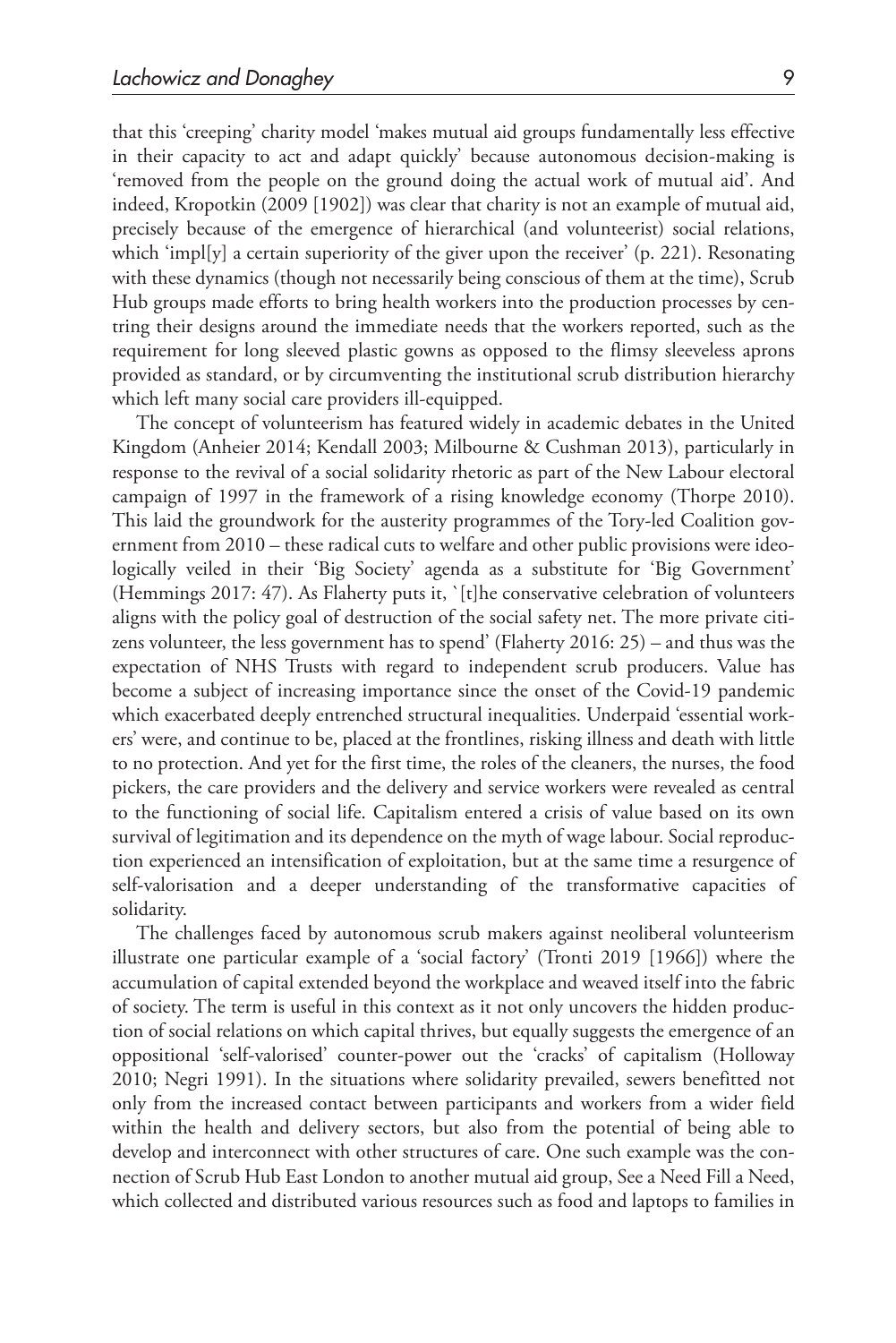need. Scrub Hub East London provided leftover fabric, and a mask-making branch was created in co-operation between the two groups which supplied Newham residents with free masks at a time when it was suffering from high infection rates. Since then, a Women's Forum has been created for monthly meetups and support. Out of the hub came another neighbourhood group, Sew Social Newham, which invites members of the community to share and help each other out with personal sewing projects as well as extra-local initiatives, such as The Pachamama Project which makes and distributes washable sanitary pads for refugees.

Within the hub itself, rather than performing a detached hierarchical form of charitable service while under furlough, the process of engaging with, or having access to, the whole production process (from the database of orders, to the procuring of materials and funding, to the cutting and making of the scrubs) more than just filled a 'gap', it situated itself in the negotiation of the exploitation of work and life as a 'social factory' (Tronti 2019 [1966]). 'Alternative circuits of social valorization' and new subjectivities were created in the process (Hardt & Negri 2003: 12). Knowledge was being shared on the group's social networks, and funds, materials and excess orders were moved across groups within the network according to need.

In drawing a distinction between 'biopolitical production' and Foucauldian biopower, Hardt and Negri emphasise the collaborative and informational aspects within labour and their subsequent latent power for self-valorisation as 'a kind of spontaneous and elementary communism' (Hardt & Negri 2001: 294). While immaterial labour is perhaps not as hegemonic as has been described by Hardt and Negri (in Caffentzis' (2013) words, 'the computer requires the sweatshop, and the cyborg's existence is premised on the slave' (p. 79)), their emphasis is that labour exists as an internal contradiction within capital and it is therefore through the realisation of labour's power over capital that a process of transformation can occur (Trott 2007: 223). Dowling likewise speaks to a contradiction in reference to the struggle over social reproduction, stating that 'it is this contradiction between these two dimensions – of reproducing labour power for capital versus reproducing life itself – that helps to shed light on the possibilities of constructing alternatives' (Dowling 2016: 4). It is in the emergence of emancipatory infrastructures of care and subjectivities that such an alternative to capitalist valorisation is proposed to be found – and as argued below, the mutual aid responses to the Covid-19 pandemic crisis can be understood as emerging examples of such emancipatory infrastructures.

# **Co-optation and suppression of autonomous Covid-19 crisis responses**

The latent political–economical significance of the 'alternative social factories' exemplified by Scrub Hub has been highlighted above. This radical potential has been actualised, to some extent, in the context of autonomous responses to the Covid-19 pandemic crisis, but, at the same time, numerous factors have served to suppress that radical potential. As already noted, 'mutual aid' is a concept rooted in the classical canon of anarchist political philosophy, and the couching of Covid-19 responses within that anarchist framework highlights its implied challenge to capital and the state. Colón et al. (2019 [2018])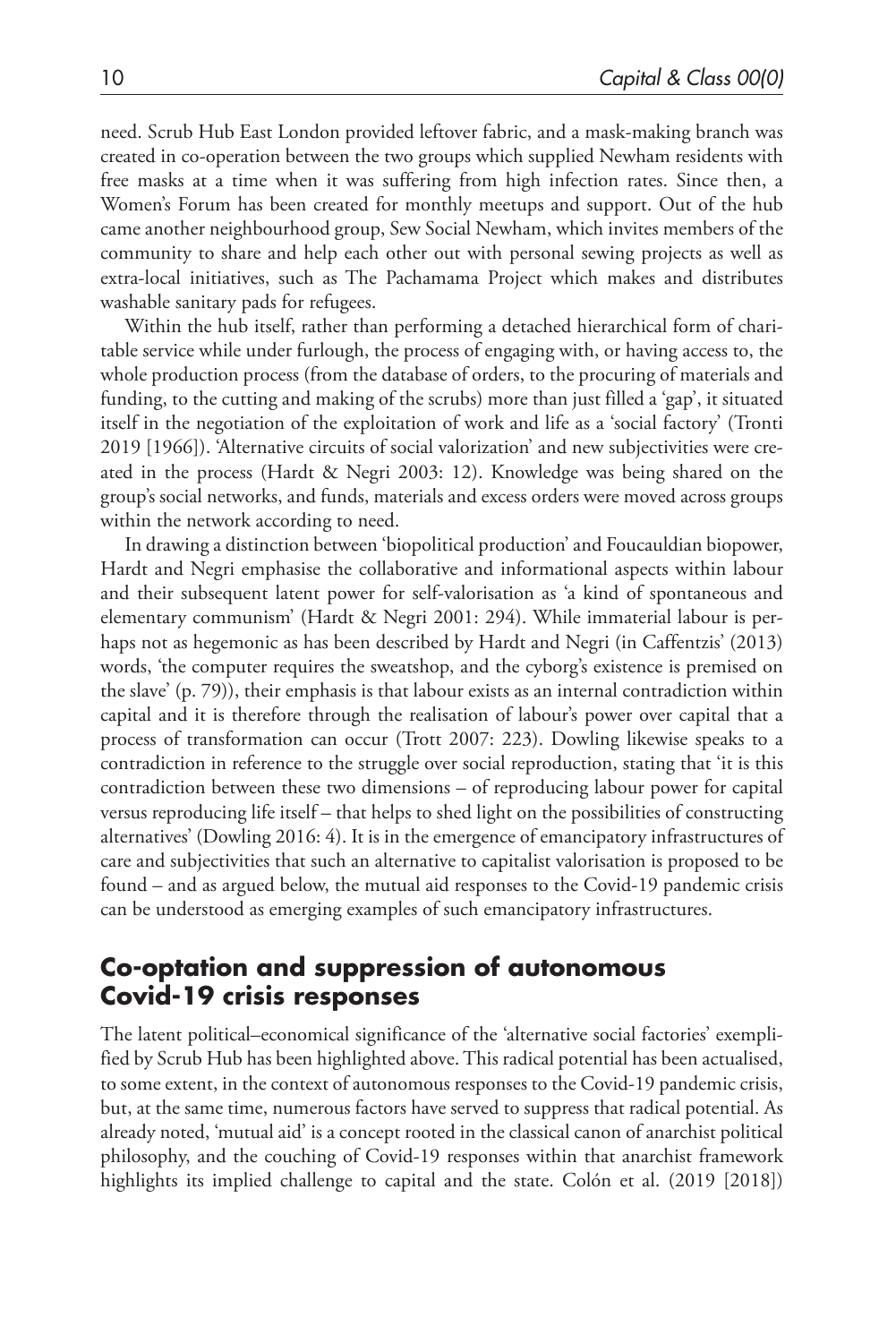highlight that mutual aid initiatives and networks 'address more than mere survival' – 'by building the structures of a society autonomous from and in opposition to the state and capital, survival programs can become liberation programs as well' (p. 69). Not only does mutual aid manifest alternative social structures, '[c]hallenging Empire's . . . infrastructural hold', it also transforms the individuals who participate in these initiatives, 'interrupting [Empire's] affective . . . hold, undoing some of our existing attachments and desires, and creating new ones' (Montgomery & bergman 2017: 140). The Ataşehir Solidarity Network in Istanbul describe this as a challenge to the 'culture of submissiveness' that facilitates the capitalist neoliberal state (in Özdemir 2020: 22). Counter to the neoliberal/entrepreneurial focus on the individual, this 'lived transformation' is recognised by Montgomery and bergman (2017) as building, and being shaped by, '*collective* power' (p. 50 [emphasis added]).

However, such alternatives are immediately put under intense pressure from the state and capital, and neoliberal hegemony more generally, through processes of co-optation and suppression. In the absence of the anarchist-informed framing of the Covid-19 mutual aid network, it was notable that scrub groups associated with FtLoS quickly developed to assume the structure of competitive business models. A large majority of these initiatives were based on maintaining an isolated workforce, managed by local coordinators who (more often than not) assumed these positions of power by dint of their personal contacts in the higher echelons of NHS Trust management, reflecting the conditions of work engendered by logics of volunteerist hierarchies and 'social enterprise'. Scrub producers working from home without overlockers (a tool required to 'finish' the edges of the fabric) would sometimes complain that their work was being rejected by coordinators after they had 'only' French-seamed the edges. These women saw their work as part of an 'emergency response' and not as a source for free labour subject to intense quality controls. This 'professionalisation', both in terms of imposing hierarchical structures and enforcing quality controls, is frequently deployed by non-governmental organisations (NGOs) as a 'pacification' strategy to 'capture and domesticate movements' – the outcome of which, argue Montgomery and bergman (2017), is that 'parts of movements get destroyed, co-opted subdued, and divided . . . what was once a transformative practice can become a stagnant ritual, emptied of its power' (pp. 175–176).

Returning to the question of isolation, the scrub makers were not only separated from entering into social relations with one another and with the health workers via their segregated work arrangements, but were also denied participation in voicing their concerns in larger political contexts. Hemmings (2017) discusses how voluntary organisations, despite responding to societal needs, are restricted in their ability to voice their opinions or lobby as they become increasingly competitive and accountable to funders. Because scrub producers were dependent on external donations, and on favourable national media coverage to help solicit donations, they were placed in a challenging position in terms of presenting and expressing themselves. This was exemplified during the Covid-19 pandemic crisis when the BBC approached scrub makers to send in 'selfies' holding up rainbows to cheer on the NHS. The participants of Newham Scrub Hub were hesitant, but decided to combine these rainbows with the slogan 'Test, test, PPE, keep key workers virus free!' None of these 'selfies' were featured in the BBC news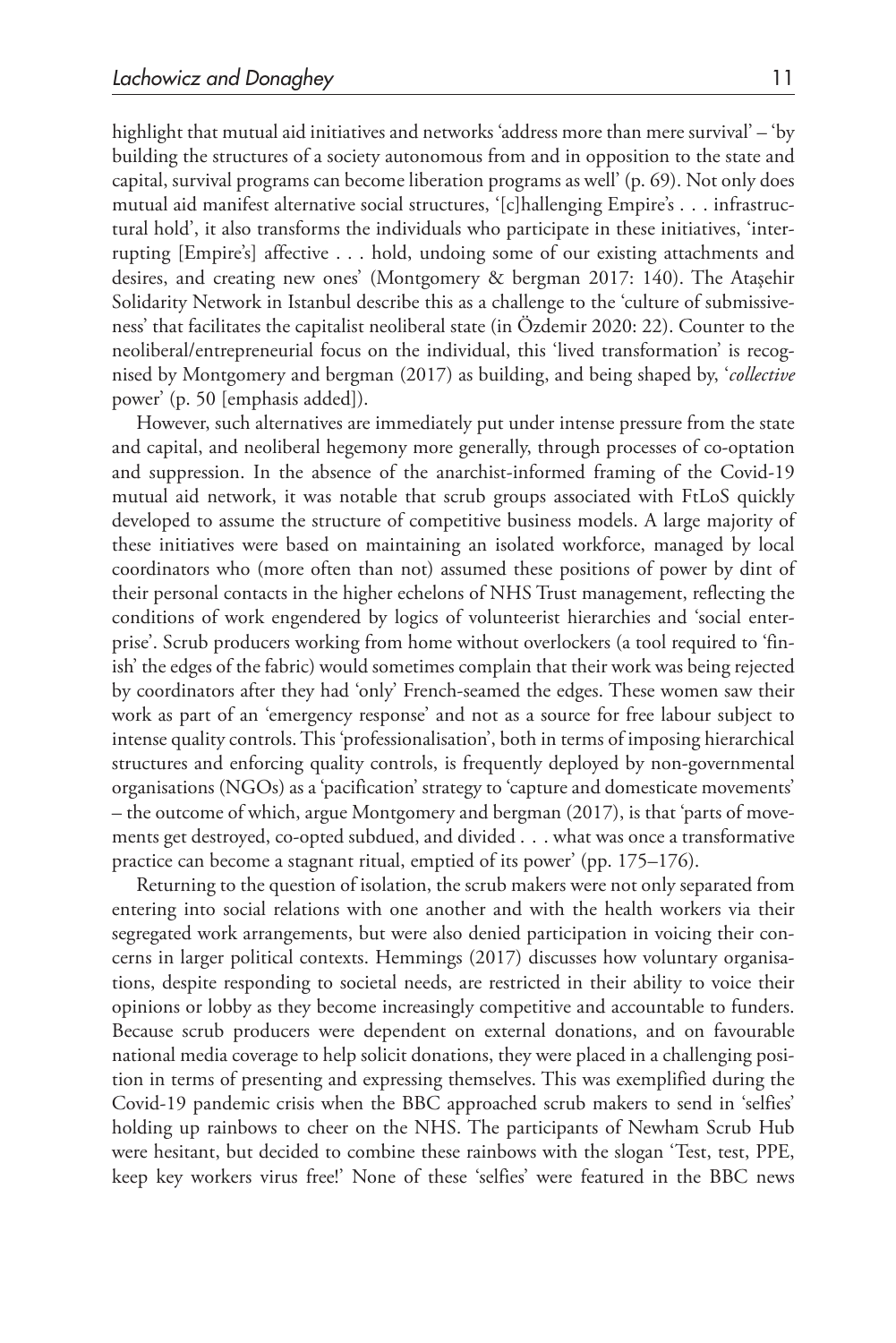programme. The 'social enterprise' framework into which VCOs are forced neuters their independent capacity to express political dissent.

'Professionalisation' has also been used as a tool of suppression by the UK government to restrict autonomous PPE and scrub producers. By May 2020, many of the sewers were faced with new government regulations that were now also applied to voluntary networks (Office for Product Safety & Standards 2020), and some were even threatened with prosecution for 'circulating unregulated PPE' (Rudd 2020). As a result, already limited funding had to be siphoned into producing wash labels advising staff to launder their scrubs specifically at 71°C (a function not readily available on a domestic washing machine) (Office for Product Safety & Standards 2020). Meanwhile the production of plastic gowns and visors was also either halted or delayed, due to the new requirement of a costly certification process. Many volunteers left the groups fearing that they were doing something 'illegal', or were unwilling to countenance a further intensification of their work, having been fatigued by their already-intensive workload that continued all the way into the summer. The 'quality control' justification for the imposition of government regulation over PPE was disputed by health workers on the ground, who fed back to Scrub Hub makers that they 'hadn't seen better quality scrubs', and indeed, more than 40 million items of PPE supplied by the government's preferred corporate contractors have been found to be faulty or unusable (Public Accounts Committee 2021).

As noted above, the producers of these 'home-made' scrubs were very often professional garment makers, and a large majority of scrub groups were collaborating with small-scale manufacturers or in some cases with the factories from where they had been furloughed, in order to get access to industrial scale machines for the cutting of fabric to pattern. One interlocutor reported that she and two other colleagues had cut an excess of 17,000 items of PPE in just a few months using such professional equipment. The efforts by some makers to set up as non-profit organisations or workers cooperatives were rebuffed by NHS Trusts, as it became very clear that the government's policy was to stick to their 'just in time' logistics (Davies & Garside 2020). Even those UK manufacturers that had started producing scrubs, and who had managed to match the prices of their 'competitors' elsewhere in the world, were told that their contracts would stop in September 2020 under the excuse that the government would be returning to their original supply chains.

### *The jealous state*

As noted by the Ataşehir Solidarity Network in Istanbul, the Turkish 'government saw the "danger" of solidarity networks and . . . announced that "no one can help other than us. It is forbidden!"' (in Özdemir 2020: 22). This is a jealous reaction by the state – autonomous initiatives highlight the state's inability to respond to local level needs, particularly in moments of crisis, and this reduces people's dependence on the state as omnipotent provider and undermines the state's claim to hegemonic control. As Sahin and Abbas (2020) note, 'Nation-states are often hostile to solidarity and mutual aid efforts because their existence alone exposes state failures in social welfare' (p. 5). But, more fundamentally, the state requires its 'subjects and resources [to] be *assets*, serving the imperatives of the state' (King 2019: 3). When people challenge those imperatives by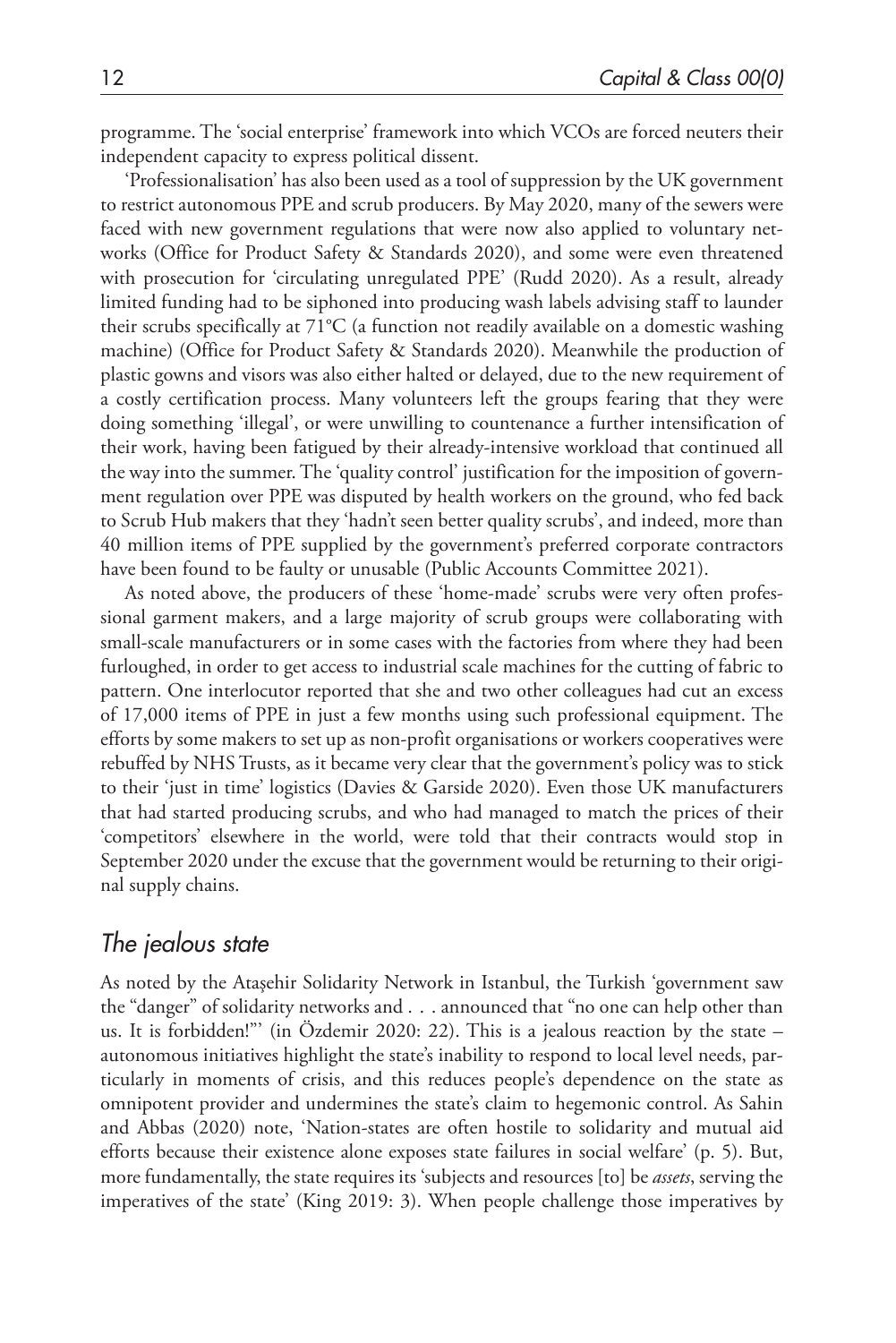organising independently to meet their own needs, the state rushes to re-assert its sovereignty and control. This extreme centralisation of power was a core process of state formation in the early modern period. Kropotkin's (2009 [1902]) foundational conceptualisation of mutual aid organising identifies this jealous demand for exclusivity on the part of the emerging states: '"No state within the state!"' (p. 183).

The UK government's suppressive response echoes that of authoritarian regimes such as Turkey – albeit with just a shade less blatancy. The co-optive and suppressive facets of this state jealousy are evident in the distinct treatment of Scrub Hub and For the Love of Scrubs – some autonomous producers were threatened with prosecution, while the founder of FtLoS was awarded an OBE (BBC News 2020). Upon collecting her OBE, Ashleigh Linsdell emphasised the group's deference to the state, noting in a BBC interview that the group would still provide scrubs to those who offered a valid explanation as to why they needed them, but that they did not intend to stand in the way of supply chains that had now resumed (BBC News 2020). This 'resumption' of supply chains was in the form of a cronyistic handover of public service contracts to private corporations from their friends in the UK government. Under emergency procurement measures since 18 March 2020, competition for government contracts has been suspended (Cabinet Office 2020), and, up to 20 February 2021, more than 3,000 contracts had been handed out with no tender process whatsoever (Tussell 2021b). Millions of pounds have gone to companies that do not have any employees or trading history (Delahunty 2020), contracts worth at least £1 billion have been awarded to Tory party 'friends and donors' (Crerar 2020) through a 'highly unusual' 'high-priority lane' PPE procurement channel for 'well-connected firms' (Pegg et al. 2020). All this while autonomous scrub producers have been denied funding or remuneration, or have even been criminalised for their work.

An anonymous group of anarchist activists in Bristol, writing at the beginning of the pandemic crisis, warned that '[m]utual aid and solidarity can be no more than acts of charity if they are not combined with resistance in this current context' (Anonymous 2020: 3), and this chimes with the experience of Scrub Hub. Some Scrub Hub members joined protests against the government's failure to protect health workers (and patients) from infection, but other people involved in the initiative frowned upon this direct 'political' stance as a distraction from meeting the critical need to get PPE into the hands of health workers. While this stance reproduced neoliberal codes of volunteerism, it also served to provoke a fruitful discussion on positionality and the notion of charity. Even Scrub Hub participants who would not necessarily consider themselves 'political' were engaged in this. But this political engagement was always under pressure from the intensive workload of scrub production and the swirling anxieties of the pandemic, which exhausted many of the Scrub Hub volunteers. What began as a crisis response to meet an immediate need became more prolonged than people had imagined (or hoped). Even with the sustaining networks of solidarity, burnout has been a serious challenge, and this has drained the energy required to respond to government suppression. But in many ways the greatest difficulty in mounting effective resistance to this erosion of mutual aid initiatives was the (limited) return of everyday normality. As Montgomery and bergman (2017) put it, this is 'the reinstallation of individualising and isolating forms of life.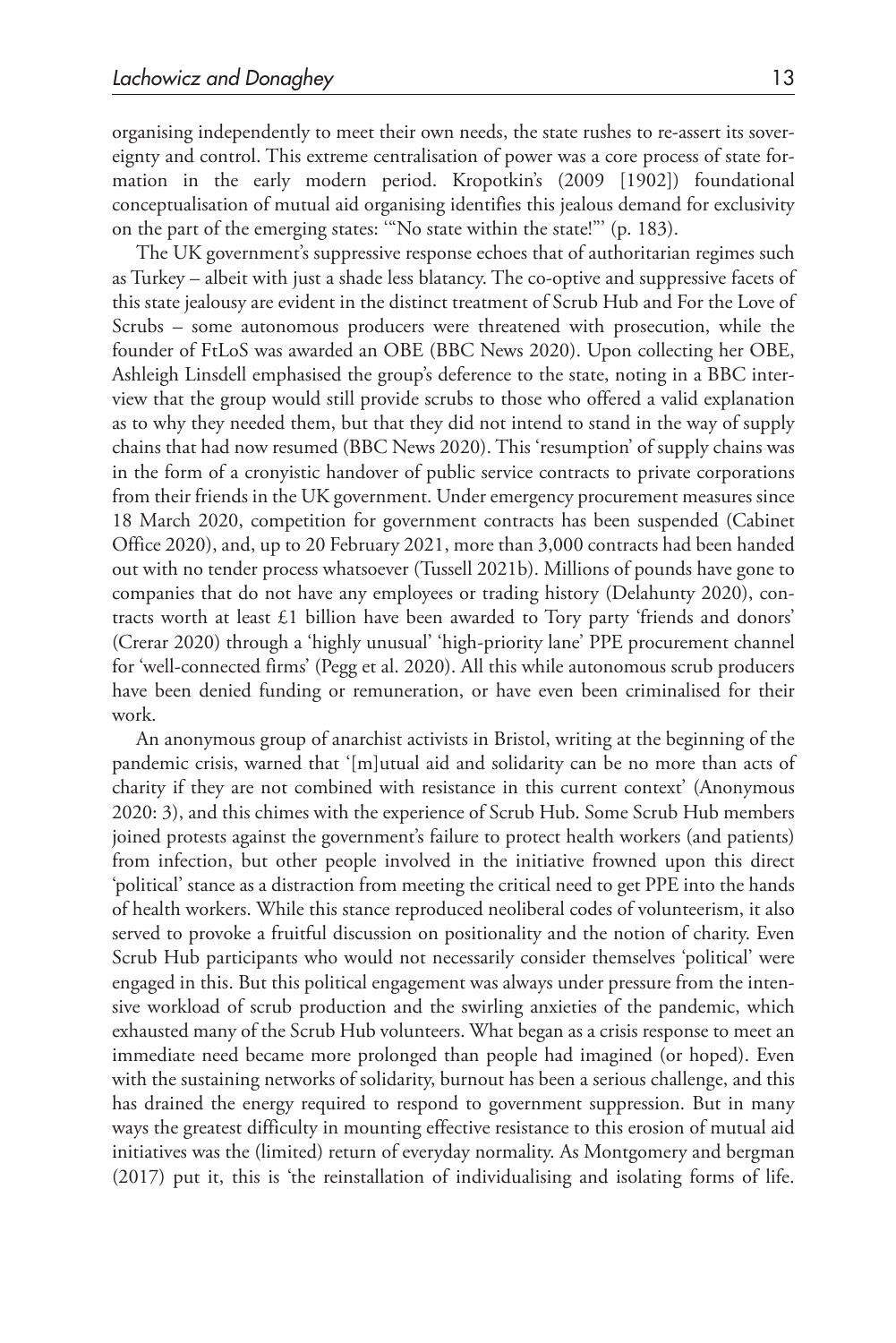People go back to their jobs, their houses, their smartphones, and control returns' (p. 145).

The cracks and opportunities that opened in the disruption of the first wave of the pandemic crisis are being (partially) closed – but we will never return to the same 'normal' as prior to the crisis. Many of these transformations will be negative, with increased state surveillance, new police powers, job losses, and individual and community trauma, to name a few. Nevertheless, even while the reactionary processes of co-optation and suppression appear to be overwhelming, there will also be a legacy of the radical transformations that have taken place during the Covid-19 pandemic crisis. As noted above, the UK mutual aid response built upon 'legacies of mutual aid' by mobilising and expanding upon existing networks. Shantz (2009) describes these as 'infrastructures of resistance', and as Swann (2021) notes, '[p]eople and groups with this kind of experience will be better placed to navigate the threats and challenges to mutual aid organising and will be better prepared for effective self-organisation'. A key question is how these 'infrastructures of resistance' can grow to effectively challenge capitalism and the state – or to use Negri's (1989) terms, how can these alternatives become the 'basis without which society is no longer conceivable' (p. 52)?

Prichard and Worth (2016) emphasise the need for 'ideological coherence and precision in the naming of the enemy' and insist that an 'alternative agenda must also be made explicit', 'to create a space in which a viable alternative can be forged' (pp. 10, 11, 8). Despite the latent radicality of mutual aid as an organising principle, there was variation across the decentralised Scrub Hub groups in terms of responding to the political context surrounding the lack of PPE. As in most of the street-level mutual aid groups, the expression of political opinions was often frowned upon by participating neighbours – the clear priority was filling the 'gap' and addressing need, regardless of the systemic cause of that need (falling back into the neoliberal 'charity' mindset). The general sentiment was that politics was removed from the everyday experience of the group members; politics was something that happened 'over there' in Westminster. However, even in the efforts to depoliticise the discourse surrounding 'mutual aid', a certain engagement was starting to emerge – this was a recognition of what it means to be part of a community and how that community relates to events 'out there'. Indeed, despite local council attempts to co-opt mutual aid groups, the government was still being situated by the neighbours as beyond the realm of their private WhatsApp groups, and collective 'neighbourly' acts were reclaimed with the dignity of interaction. The task of resistance, then, is protecting the dignity of that community-level interaction. This is emphasised on the Covid-19 Mutual Aid (2020) UK webpage, which states clearly that 'Covid-19 Mutual Aid UK does not directly work with: The police; Councils and local authorities; Political parties; NGOs; Government bodies or departments, including the Home Office'. So, at this level, the mutual aid response to the pandemic has been quite explicit in 'the naming of the enemy' – though, as recognised, this has not always been reflected across all the groups operating under the mutual aid banner.

Prichard and Worth frame their concerns in the terms of a Gramscian 'war of position' (Gramsci 1971) – mutual aid initiatives, and the alternative networks they create, resonate with these ideas, but perhaps the essential contribution of autonomous and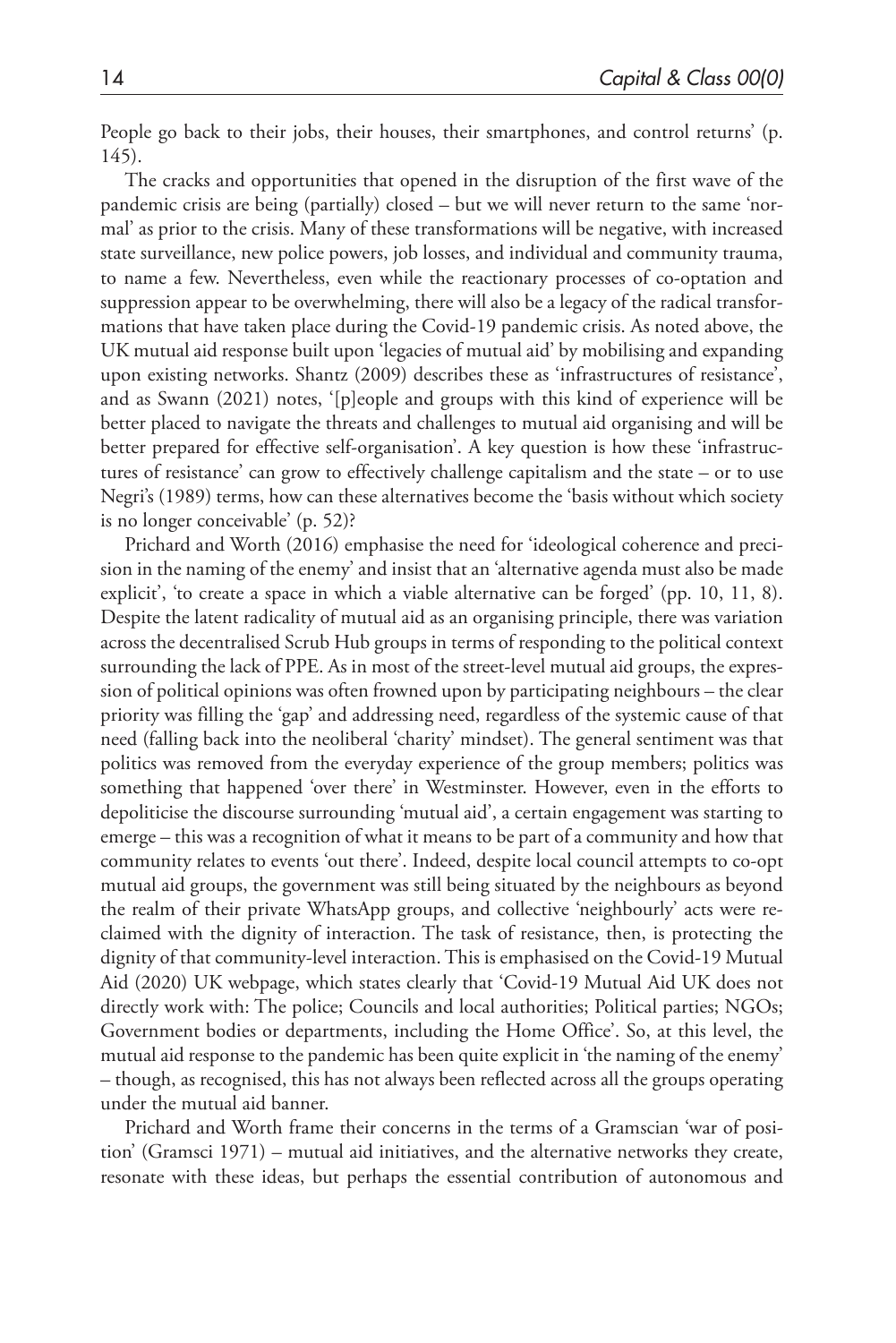anarchist analyses is the recognition of revolution as a process. As Gustav Landauer puts it,

even the eradication of coercive institutions will not automatically create a liberatory society. We create that society by building new institutions, by changing the character of our social relationships, by changing ourselves – and throughout that process by changing the distribution of power in society . . . If we cannot begin this revolutionary project here and now, then we cannot make a revolution. (Landauer in Ehrlich 1996: 5)

Indeed, alternative modes of production, like Scrub Hub, refuse the crushing atomisation of neoliberal work and volunteerist hierarchies, and make new social conditions – it is here that 'different subjectivities can be constituted and paths to alternative futures opened' (Weeks 2011: 100–101). But Landaeur's project of 'changing the distribution of power in society' is unavoidably steeped in resistance, struggle and conflict. This 'process of breaking away from systemic processes of state and capital' will, and must, generate an 'antagonistic political demand' (Böhm et al. 2010: 28, see also O'Hearn & Grubačić 2016: 160). As much as mutual aid initiatives responding to the Covid-19 pandemic crisis have been clear in identifying reactionary and co-optive elements, it is the state and capital that 'name themselves' as the enemy in the clearest terms, and people have recognised this in the course of their involvement with the mutual aid pandemic response.

# **Conclusion**

The immediate aftermath of disasters and insurrections has been described as a 'beautiful opening up of possibility' for the flourishing of mutual aid practices (Sitrin 2012: 37), chiefly because the dominance and control mechanisms of the state and capital are disrupted. This was the case in the response to the Covid-19 pandemic crisis – the state and neoliberal economy failed to meet people's basic needs, the powers-that-be temporarily lost control of 'the narrative', and people organised to provide for themselves and for others, pointing towards alternative social realities. But, as Montgomery and bergman (2017) note, 'A key question is how to keep these relations alive in everyday life, even as Empire's stultifying rhythms are reimposed' (p. 145). As the months progressed, many scrub producing groups became increasingly institutionalised into the neoliberal charity culture and volunteerist hierarchies, in keeping with the hegemonic NPM, neo-Tocquevillean understandings of 'social capital' that have proliferated since the late 1990s. The result has been alienation, disillusionment, burnout and even fear.

But, thanks to the extensive mutual aid networks that sprang up around the country, people who would not ordinarily associate themselves with anarchist (or even socialist) principles have connected with one another on street and local levels to help each other out where the state had revealed itself to be redundant. PPE makers were one of many groups that ranged from food provisioning, homeless support, driving health workers and delivering vital provisions. Contrary to the government's infantile 'nudge' rhetorics, the Covid-19 crisis has shown that people are entirely able to form bonds of solidarity. The disillusionment with government selloffs and the success of mutual aid has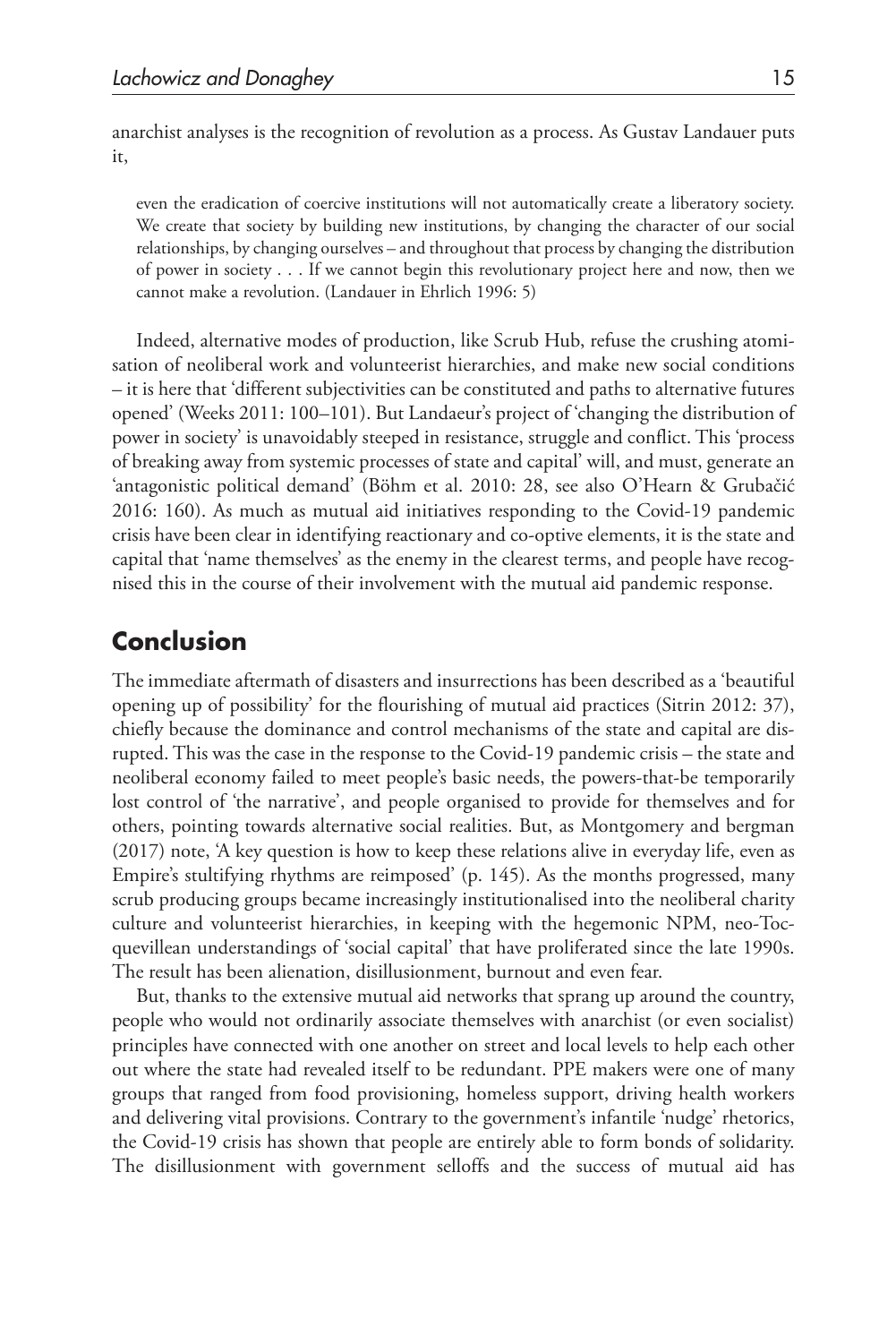highlighted the potential 'cracks' for extending solidarity, challenging labour abstraction, the reproduction of capitalism and embracing dignity (Dinerstein 2012: 531).

While burnout, co-optation and suppression have been obstacles, autonomous infrastructures of resistance that fed into the initial pandemic response have been expanded and new 'legacies of mutual aid' are being formed. As Aidan and Sam (2021) put it, 'the lessons learnt provide valuable experience in the context of cascading social, economic and environmental crises'. Connections between people will persist as this crisis continues to unfold, and these networks will develop and grow to meet the next flashpoints in our condition of perpetual crisis.

The lived experience of this autonomous community response to crisis has also been an opportunity to appraise the real-world application of 'Left Convergence'. In terms of mutual aid organising, anarchist and autonomist analyses critically complement one another to develop a nuanced understanding of 'bottom-up', self-help praxes and emerging autonomous economies, within and against the hegemony of volunteerist hierarchies and concerted repression by the neoliberal state.

#### **ORCID iD**

Jim Donaghey <https://orcid.org/0000-0002-3024-5565>

#### **References**

- Aidan and Sam (2021) Experiences of mutual aid organising in Glasgow and Brighton. *AnarchistStudies.Blog*, 23 March. Available at: [https://anarchiststudies.noblogs.org/article](https://anarchiststudies.noblogs.org/article-experiences-of-mutual-aid-organising-in-glasgow-and-brighton/)[experiences-of-mutual-aid-organising-in-glasgow-and-brighton/](https://anarchiststudies.noblogs.org/article-experiences-of-mutual-aid-organising-in-glasgow-and-brighton/) (accessed 14 April 2021).
- Alkebulan P (2007) *Survival Pending Revolution: The History of the Black Panther Party*. Tuscaloosa, AL: University of Alabama Press.
- Anheier HK (2014) *Nonprofit Organizations: Theory, Management, Policy*. Abingdon: Routledge.
- Anonymous (2020) *The Road to Hell Is Paved with Good Intentions: COVID-19, Corbyn and 'Crisis'*. Bristol: Self-published.
- BBC News (2020) Queen's birthday honours: OBE for Cambridge nurse behind scrubs campaign. *BBC News*, 9 October. Available at: [https://www.bbc.co.uk/news/uk-england-cam](https://www.bbc.co.uk/news/uk-england-cambridgeshire-54480862)[bridgeshire-54480862](https://www.bbc.co.uk/news/uk-england-cambridgeshire-54480862) (accessed 1 November 2020).
- Böhm S, Dinerstein CA and Spicer A (2010) (Im)possibilities of autonomy: Social movements in and beyond capital, the state and development. *Social Movement Studies* **9**(**1**): 17–32.
- Bourdieu P (1985) The forms of capital. In: Richardson JG (ed.) *Handbook of Theory and Research for the Sociology of Education*. New York: Greenwood Press, pp. 241–258.
- Bröckling U (2016) *The Entrepreneurial Self: Fabricating a New Type of Subject*. London: SAGE.
- Cabinet Office (2020) Procurement policy note 01/20: Responding to COVID-19. *Gov.uk*, 18 March. Available at: [https://www.gov.uk/government/publications/procurement-policy](https://www.gov.uk/government/publications/procurement-policy-note-0120-responding-to-covid-19)[note-0120-responding-to-covid-19](https://www.gov.uk/government/publications/procurement-policy-note-0120-responding-to-covid-19) (accessed 1 November 2020).
- Caffentzis G (2013) *In Letters of Blood and Fire, Work Machines and the Crisis of Capital*. Oakland, CA: PM Press.
- Colón JM, Herson-Hord M, Horvath KS, et al. (2019 [2018]) Reimagining revolutionary organizing: A vision for dual power. *Perspectives on Anarchist Theory* **30**: 65–75.
- Conn D (2020) UK's 'chaotic' PPE procurement cost billions extra. *The Guardian*, 25 November. Available at: [https://www.theguardian.com/world/2020/nov/25/uks-chaotic-ppe-procure](https://www.theguardian.com/world/2020/nov/25/uks-chaotic-ppe-procurement-cost-billions-extra)[ment-cost-billions-extra](https://www.theguardian.com/world/2020/nov/25/uks-chaotic-ppe-procurement-cost-billions-extra) (accessed 7 December 2020).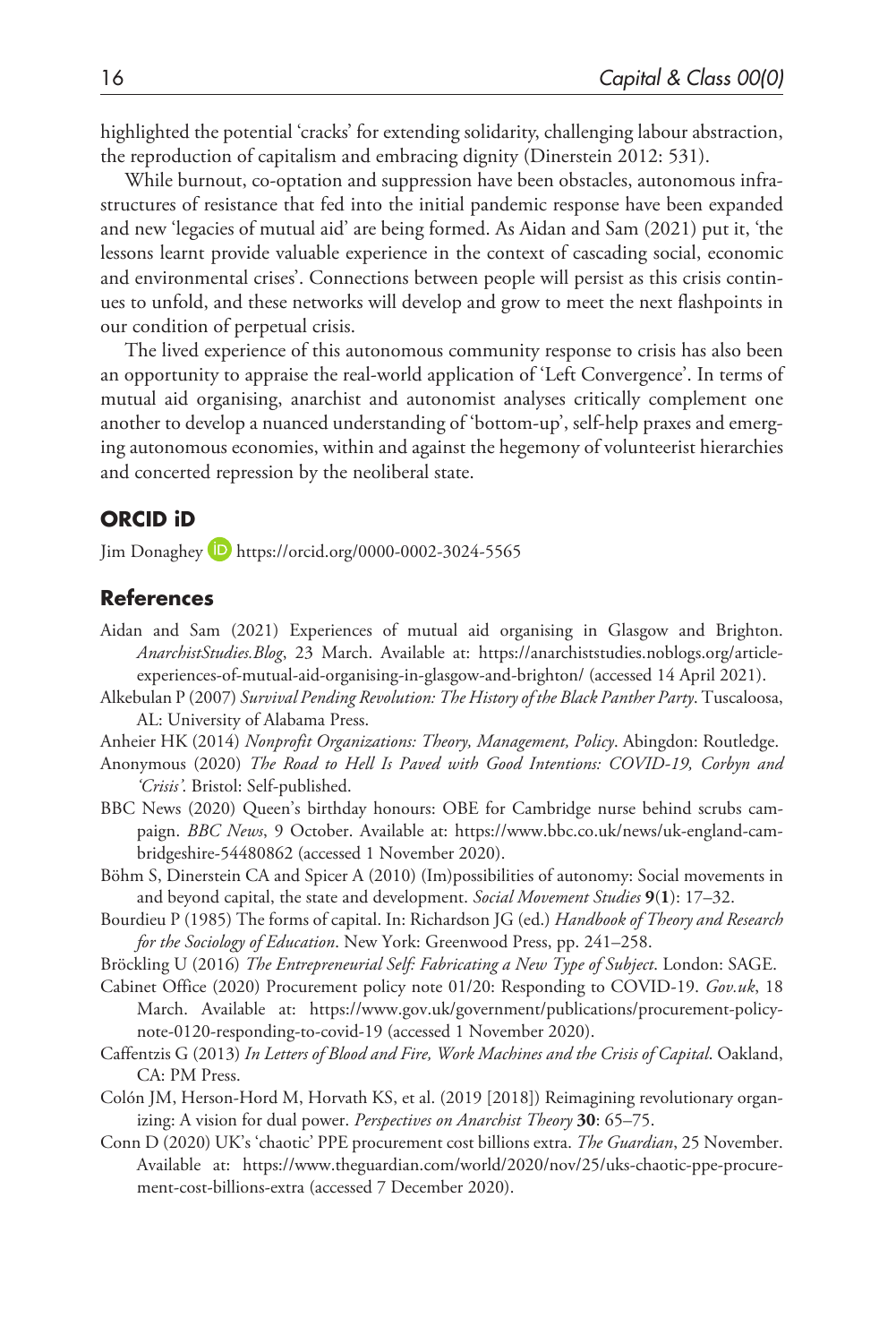- Covid-19 Mutual Aid (2020) Frequently asked questions. *Covid-19 Mutual Aid*, 24 March. Available at:<https://covidmutualaid.org/faq/> (accessed 20 November 2020).
- Crerar P (2020) Fury over £1billion coronavirus deals as Tories hand out huge contracts to pals. *Mirror*, 21 October. Available at: [https://www.mirror.co.uk/news/politics/fury-over-1bil](https://www.mirror.co.uk/news/politics/fury-over-1billion-coronavirus-deals-22885550)[lion-coronavirus-deals-22885550](https://www.mirror.co.uk/news/politics/fury-over-1billion-coronavirus-deals-22885550) (accessed 1 November 2020).
- crow s (2012) *Black Flags and Windmills: Hope, Anarchy and the Common Ground Collective*. Oakland, CA: PM Press.
- Davies H (2020) Revealed: Private firm running UK PPE stockpile was sold in middle of pandemic. *The Guardian*, 22 April. Available at: [https://www.theguardian.com/world/2020/](https://www.theguardian.com/world/2020/apr/22/revealed-private-firm-running-uk-ppe-stockpile-was-sold-in-middle-of-pandemic) [apr/22/revealed-private-firm-running-uk-ppe-stockpile-was-sold-in-middle-of-pandemic](https://www.theguardian.com/world/2020/apr/22/revealed-private-firm-running-uk-ppe-stockpile-was-sold-in-middle-of-pandemic)  (accessed 16 September 2020).
- Davies H and Garside J (2020) Revealed: NHS denied PPE at height of Covid-19 as supplier prioritised China. *The Guardian*, 20 July. Available at: [https://www.theguardian.com/](https://www.theguardian.com/world/2020/jul/20/revealed-nhs-denied-ppe-at-height-of-covid-19-as-supplies-sent-to-china-coronavirus) [world/2020/jul/20/revealed-nhs-denied-ppe-at-height-of-covid-19-as-supplies-sent-to](https://www.theguardian.com/world/2020/jul/20/revealed-nhs-denied-ppe-at-height-of-covid-19-as-supplies-sent-to-china-coronavirus)[china-coronavirus](https://www.theguardian.com/world/2020/jul/20/revealed-nhs-denied-ppe-at-height-of-covid-19-as-supplies-sent-to-china-coronavirus) (accessed 16 September 2020).
- De Best R (2021) COVID-19 deaths worldwide per million population as of March 15, 2021, by country. *Statista*, 15 March. Available at: [https://www.statista.com/statistics/1104709/](https://www.statista.com/statistics/1104709/coronavirus-deaths-worldwide-per-million-inhabitants/) [coronavirus-deaths-worldwide-per-million-inhabitants/](https://www.statista.com/statistics/1104709/coronavirus-deaths-worldwide-per-million-inhabitants/) (accessed 15 March 2021).
- Dean J (2015) Volunteering, the market, and neoliberalism. *People, Place and Policy* **9**(**2**): 139– 148.
- Delahunty S (2020) Lifestyle company with no employees or trading history handed £25 million PPE contract. *Byline Times*, 2 July. Available at: [https://bylinetimes.com/2020/07/02/](https://bylinetimes.com/2020/07/02/lifestyle-company-with-no-employees-or-trading-history-handed-25-million-ppe-contract/) [lifestyle-company-with-no-employees-or-trading-history-handed-25-million-ppe-contract/](https://bylinetimes.com/2020/07/02/lifestyle-company-with-no-employees-or-trading-history-handed-25-million-ppe-contract/)  (accessed 1 November 2020).
- Democratic Socialists of America (n.d.) Mutual Aid Working Group webpage. Available at: [https://](https://www.dsausa.org/working-groups/mutual-aid-working-group/) [www.dsausa.org/working-groups/mutual-aid-working-group/](https://www.dsausa.org/working-groups/mutual-aid-working-group/) (accessed 4 May 2021).
- Dinerstein AC (2012) Interstitial revolution: On the explosive fusion of negativity and hope. *Capital & Class* **36**(**3**): 521–540.
- Donaghey J (2020) 'It's going to be anarchy' (fingers crossed): Anarchist analyses of the Coronavirus/COVID-19 pandemic crisis. *AnarchistStudies.Blog*, 13 April. Available at: [https://anarchiststudies.noblogs.org/article-its-going-to-be-anarchy-fingers-crossed-anar](https://anarchiststudies.noblogs.org/article-its-going-to-be-anarchy-fingers-crossed-anarchist-analyses-of-the-coronavirus-covid-19-pandemic-crisis/)[chist-analyses-of-the-coronavirus-covid-19-pandemic-crisis/](https://anarchiststudies.noblogs.org/article-its-going-to-be-anarchy-fingers-crossed-anarchist-analyses-of-the-coronavirus-covid-19-pandemic-crisis/) (accessed 20 November 2020).
- Dowling E (2016) Valorised but not valued? Affective remuneration, social reproduction and feminist politics beyond the recovery. *British Politics* **11**(**4**): 452–468.
- Duffy A and Pupo N (2018) Unpaid work, coercion and the fear economy. *Alternate Routes: A Journal of Critical Social Research* **29**: 14–37.
- Ehrlich H (ed.) (1996) *Reinventing Anarchy, Again*. Oakland, CA: AK Press.
- Emejulu A and Bassel L (2015) Minority women, austerity and activism. *Race & Class* **57**(**2**): 86–95.
- Fine Cell Work (n.d.) Available at: <https://finecellwork.co.uk/> (accessed 13 November 2020).
- Firth R (2020) Mutual aid, anarchist preparedness and COVID-19. In: Preston J and Firth R (eds) *Coronavirus, Class and Mutual Aid in the United Kingdom*. London: Palgrave Macmillan, pp. 57–111.
- Flaherty J (2016) *No More Heroes: Grassroots Challenges to the Savior Mentality*. Edinburgh: AK Press.
- *Freedom News* (2019) 'Power anywhere where there's people!' 50 years since the FBI murdered Fred Hampton. *Freedom News*, 4 December. Available at: [https://freedomnews.org.](https://freedomnews.org.uk/2019/12/04/power-anywhere-where-theres-people-50-years-since-the-fbi-murdered-fred-hampton/) [uk/2019/12/04/power-anywhere-where-theres-people-50-years-since-the-fbi-murdered](https://freedomnews.org.uk/2019/12/04/power-anywhere-where-theres-people-50-years-since-the-fbi-murdered-fred-hampton/)[fred-hampton/](https://freedomnews.org.uk/2019/12/04/power-anywhere-where-theres-people-50-years-since-the-fbi-murdered-fred-hampton/) (accessed 4 May 2021).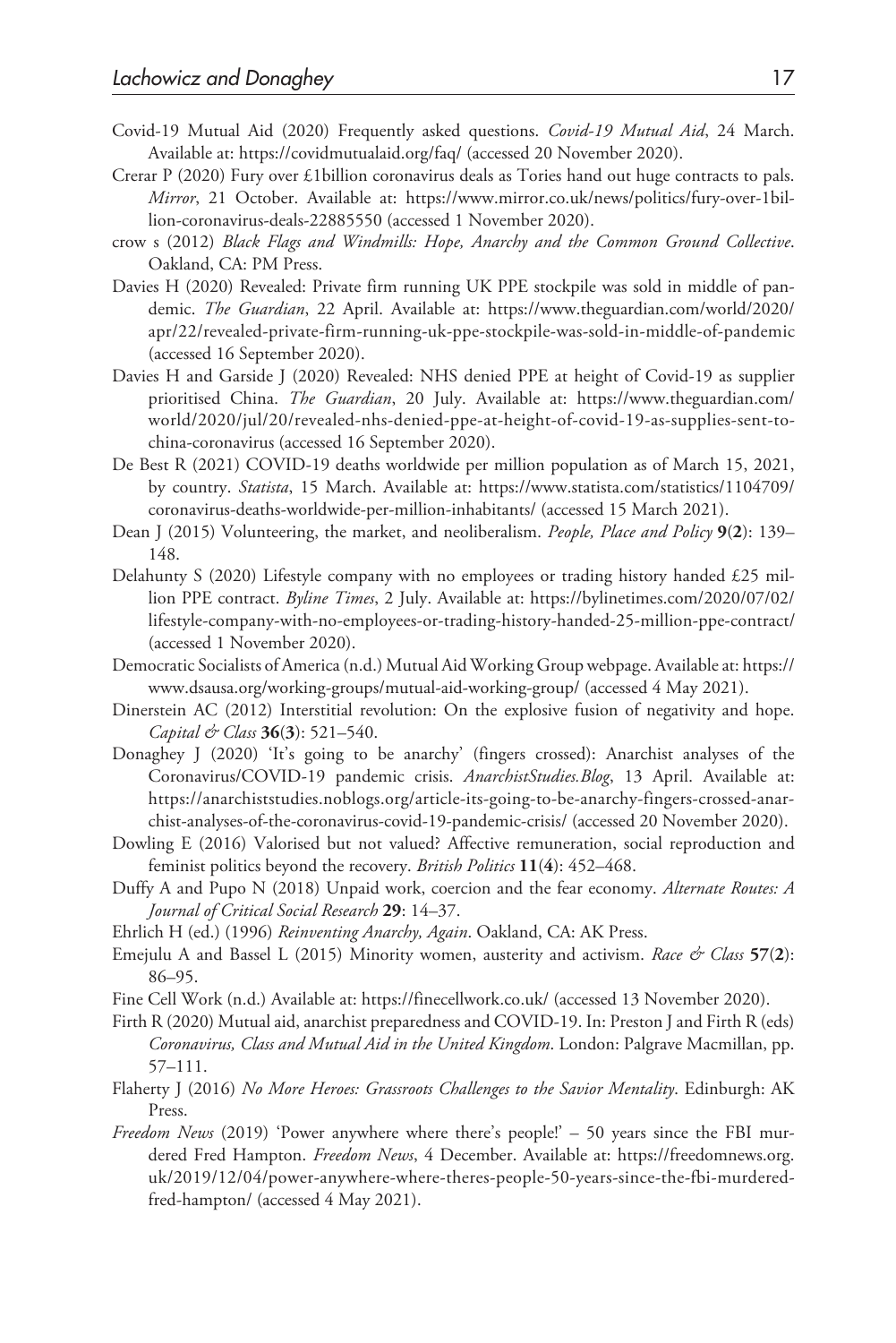Gramsci A (1971) *Selections from the Prison Notebooks*. London: Lawrence and Wishart.

- Hardill I and Baines S (2011) *Enterprising Care? Unpaid Voluntary Action in the 21s Century*. Bristol: The Policy Press.
- Hardt M and Negri A (2001) *Empire*. Cambridge, MA: Harvard University Press.
- Hardt M and Negri A (2003) *Labor of Dionysus: A Critique of the State-form*. Minneapolis, MN: University of Minnesota Press.
- Hemmings M (2017) The constraints on voluntary sector voice in a period of continued austerity. *Voluntary Sector Review* **8**(**1**): 41–66.
- Heynen N (2009) Bending the bars of empire from every ghetto for survival: The Black Panther Party's radical antihunger politics of social reproduction and scale. *Annals of the Association of American Geographers* **99**(**2**): 406–422.
- Holloway J (2002) *Change the World without Taking Power: The Meaning of Revolution Today*. London: Pluto Press.
- Holloway J (2010) *Crack Capitalism*. London: Pluto Press.
- Horras T (2017) 'To serve the people' Contribution to a defense of mutual aid, revolutionary culture, and survival pending revolution. *The Philadelphia Partisan*, 21 December. Available at: [https://philadelphiapartisan.com/2017/12/21/to-serve-the-people-contribution-to-a](https://philadelphiapartisan.com/2017/12/21/to-serve-the-people-contribution-to-a-defense-of-mutual-aid-revolutionary-culture-and-survival-pending-revolution/)[defense-of-mutual-aid-revolutionary-culture-and-survival-pending-revolution/](https://philadelphiapartisan.com/2017/12/21/to-serve-the-people-contribution-to-a-defense-of-mutual-aid-revolutionary-culture-and-survival-pending-revolution/) (accessed 4 May 2021).
- Howard N (2020) Viral solidarity: Experiences from the UK. In: Sitrin M and Sembrar C (eds) *Pandemic Solidarity: Mutual Aid during the Covid-19 Crisis*. London: Pluto Press, pp. 167– 179.
- Jones RE (2019) Remembering and rebuilding socialist culture: A talk given at the world transformed. *New Socialist*, 11 October. Available at: [http://newsocialist.org.uk/twt-working](http://newsocialist.org.uk/twt-working-class-culture-history-socialism/)[class-culture-history-socialism/](http://newsocialist.org.uk/twt-working-class-culture-history-socialism/) (accessed 4 May 2021).
- Kendall J (2003) *The Voluntary Sector: Comparative Perspectives in the UK*. London: Routledge.
- Kendall J, Mohan J, Brookes N, et al. (2018) The English voluntary sector: How volunteering and policy climate perceptions matter. *Journal of Social Policy* **47**(**4**): 759–782.
- Kenney Z (2019) *Solidarity, not charity: Mutual aid in natural disaster relief*. MSc Thesis, Northern Arizona University, Flagstaff, NZ.
- King L (2019) James Scott, seeing like a state. In: Levy JT (ed.) *The Oxford Handbook of Classics in Contemporary Political Theory*. Oxford: Oxford University Press, 17 pp.
- Kinna R (1995) Kropotkin's theory of mutual aid in historical context. *International Review of Social History* **40**(**2**): 259–283.
- Kropotkin P (2009 [1902]) *Mutual Aid: A Factor of Evolution*. London: Freedom Press.
- Lachowicz K, Donaghey J (2020) Scrub Hub an autonomous mutual aid response to Covid-19. *Anarchist Studies. Blog*, 29 June. Available at: [https://anarchiststudies.noblogs.org/article](https://anarchiststudies.noblogs.org/article-scrub-hub-an-autonomous-mutual-aid-response-to-covid-19/)[scrub-hub-an-autonomous-mutual-aid-response-to-covid-19/](https://anarchiststudies.noblogs.org/article-scrub-hub-an-autonomous-mutual-aid-response-to-covid-19/) (accessed 15 September 2020).
- Lazzarato M (1996) Immaterial labor. In: Virno P and Hardt M (eds) *Radical Thought in Italy*. Minneapolis, MN: University of Minnesota Press, pp. 132–146.
- Mao T-T (1977) Two talks on mutual aid and co-operation in agriculture (15 October and 4 November 1953). Selected Works of Mao Tse-tung: Volume V. Peking: Foreign Languages Press. Available at: [https://www.marxists.org/reference/archive/mao/selected-works/vol](https://www.marxists.org/reference/archive/mao/selected-works/volume-5/mswv5_36.htm)[ume-5/mswv5\\_36.htm](https://www.marxists.org/reference/archive/mao/selected-works/volume-5/mswv5_36.htm) (accessed 4 May 2021).
- Martin R (2002) *The Financialization of Daily Life*. Philadelphia, PA: Temple University Press.
- Marx K (1954 [1847]) *The Poverty of Philosophy*. Moscow: Foreign Languages Publishing House. Available at: [https://dspace.gipe.ac.in/xmlui/bitstream/handle/10973/26624/GIPE-251891.](https://dspace.gipe.ac.in/xmlui/bitstream/handle/10973/26624/GIPE-251891.pdf?sequence=3) [pdf?sequence=3](https://dspace.gipe.ac.in/xmlui/bitstream/handle/10973/26624/GIPE-251891.pdf?sequence=3) (accessed 5 May 2021).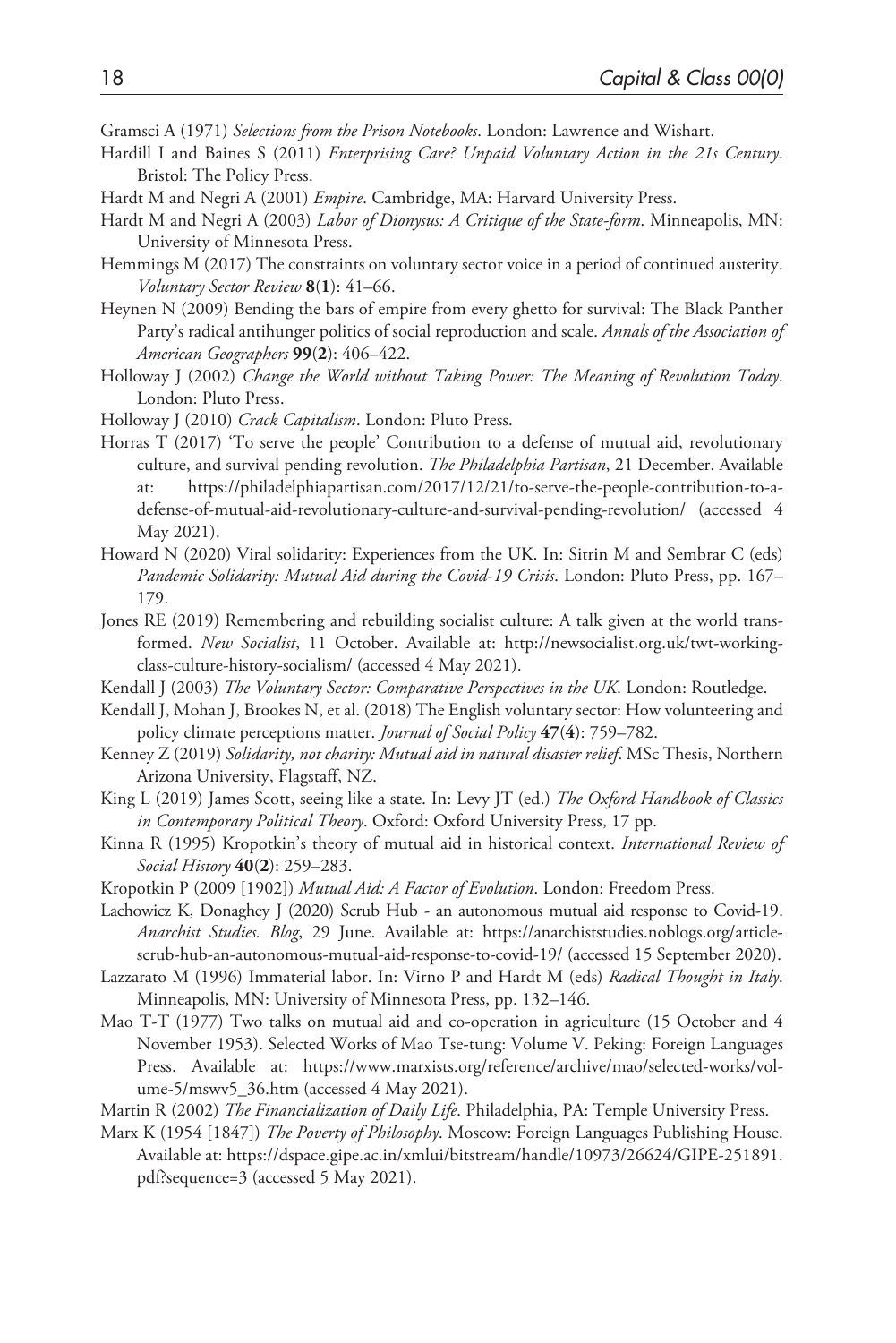- Milbourne L and Cushman M (2013) From the third sector to the big society: How changing UK government policies have eroded third sector trust. *VOLUNTAS: International Journal of Voluntary and Nonprofit Organizations* **24**(**2**): 485–508.
- Montgomery N and bergman c (2017) *Joyful Militancy: Building Thriving Resistance in Toxic Times*. Portland, OR: Institute for Anarchist Studies; Edinburgh: AK Press.
- Morley E (2021) What's the way to get to socialism? *Red Flag [Socialist Alternative]*, 27 February. Available at: <https://redflag.org.au/article/whats-way-get-socialism> (accessed 13 March 2021).
- Negri A (1989) *The Politics of Subversion: A Manifesto for the Twenty First Century*. Cambridge: Polity.
- Negri A (1991) *Marx beyond Marx: Lessons on the Grundrisse*. New York: Autonomedia.
- Nickel P and Eikenberry A (2009) A critique of the discourse of marketized philanthropy. *American Behavioral Scientist* **52**(**7**): 974–989.
- Office for Product Safety & Standards (2020) *New High-volume Manufacturers of COVID-19 Personal Protective Equipment (PPE)* (version 3), 5 May. Birmingham: Office for Product and Safety Standards, Version 7. Available at: [https://assets.publishing.service.gov.uk/gov](https://assets.publishing.service.gov.uk/government/uploads/system/uploads/attachment_data/file/924261/Guidance-for-businesses-high-volume-manufacture-of-ppe-version-7.pdf)[ernment/uploads/system/uploads/attachment\\_data/file/924261/Guidance-for-businesses](https://assets.publishing.service.gov.uk/government/uploads/system/uploads/attachment_data/file/924261/Guidance-for-businesses-high-volume-manufacture-of-ppe-version-7.pdf)[high-volume-manufacture-of-ppe-version-7.pdf](https://assets.publishing.service.gov.uk/government/uploads/system/uploads/attachment_data/file/924261/Guidance-for-businesses-high-volume-manufacture-of-ppe-version-7.pdf) (accessed 19 November 2020).
- O'Hearn D and Grubačić A (2016) Capitalism, mutual aid, and material life: Understanding exilic spaces. *Capital & Class* **40**(**1**): 147–167.
- Özdemir S (2020) 'Capitalism kills, solidarity gives life': A glimpse of solidarity networks from Turkey. In: Sitrin M and Sembrar C (eds) *Pandemic Solidarity: Mutual Aid during the Covid-19 Crisis*. London: Pluto Press, pp. 18–34.
- Pattisson P, Bremer I and Kelly A (2020) UK sourced PPE from factories secretly using North Korean slave labour. *The Guardian*, 20 November. Available at: [https://www.theguardian.](https://www.theguardian.com/global-development/2020/nov/20/uk-sourced-ppe-from-factories-secretly-using-north-korean-slave-labour) [com/global-development/2020/nov/20/uk-sourced-ppe-from-factories-secretly-using-north](https://www.theguardian.com/global-development/2020/nov/20/uk-sourced-ppe-from-factories-secretly-using-north-korean-slave-labour)[korean-slave-labour](https://www.theguardian.com/global-development/2020/nov/20/uk-sourced-ppe-from-factories-secretly-using-north-korean-slave-labour) (accessed 20 November 2020).
- Pegg D, Lawrence F and Conn D (2020) PPE suppliers with political ties given 'high-priority' status, report reveals. *The Guardian*, 18 November. Available at: [https://www.theguard](https://www.theguardian.com/politics/2020/nov/18/ppe-suppliers-with-political-ties-given-high-priority-status-report-reveals)[ian.com/politics/2020/nov/18/ppe-suppliers-with-political-ties-given-high-priority-status](https://www.theguardian.com/politics/2020/nov/18/ppe-suppliers-with-political-ties-given-high-priority-status-report-reveals)[report-reveals](https://www.theguardian.com/politics/2020/nov/18/ppe-suppliers-with-political-ties-given-high-priority-status-report-reveals) (accessed 18 November 2020).
- Pitts FH and Dinerstein AC (2017) Corbynism's conveyor belt of ideas: Postcapitalism and the politics of social reproduction. *Capital & Class* **41**(**3**): 423–434.
- Poppendieck J (1999) *Sweet Charity? Emergency Food and the End of Entitlement*. New York: Penguin Books.
- Press Association (2020) Thousands volunteer to sew scrubs for NHS workers from their homes. *This Is Local London*, 30 March. Available at: [https://www.thisislocallondon.co.uk/news/](https://www.thisislocallondon.co.uk/news/national/18345923.thousands-volunteer-sew-scrubs-nhs-workers-homes/) [national/18345923.thousands-volunteer-sew-scrubs-nhs-workers-homes/](https://www.thisislocallondon.co.uk/news/national/18345923.thousands-volunteer-sew-scrubs-nhs-workers-homes/) (accessed 16 September 2020).
- Prichard A and Worth O (2016) Left-wing convergence: An introduction. *Capital & Class* **40**(**1**): 3–18.
- Public Accounts Committee (2021) COVID-19: Government procurement and supply of personal protective equipment. Parliamentary Select Committee report, 10 February. Available at: <https://publications.parliament.Uk/pa/cm5801/cmselect/cmpubacc/928/92802.htm> (accessed 13 March 2021).
- Putnam R (1993) *Making Democracy Work: Civic Traditions in Modern Italy*. Princeton, NJ: Princeton University Press.
- Putnam R (2000) *Bowling Alone: The Collapse and Revival of American Community*. New York: Simon & Schuster.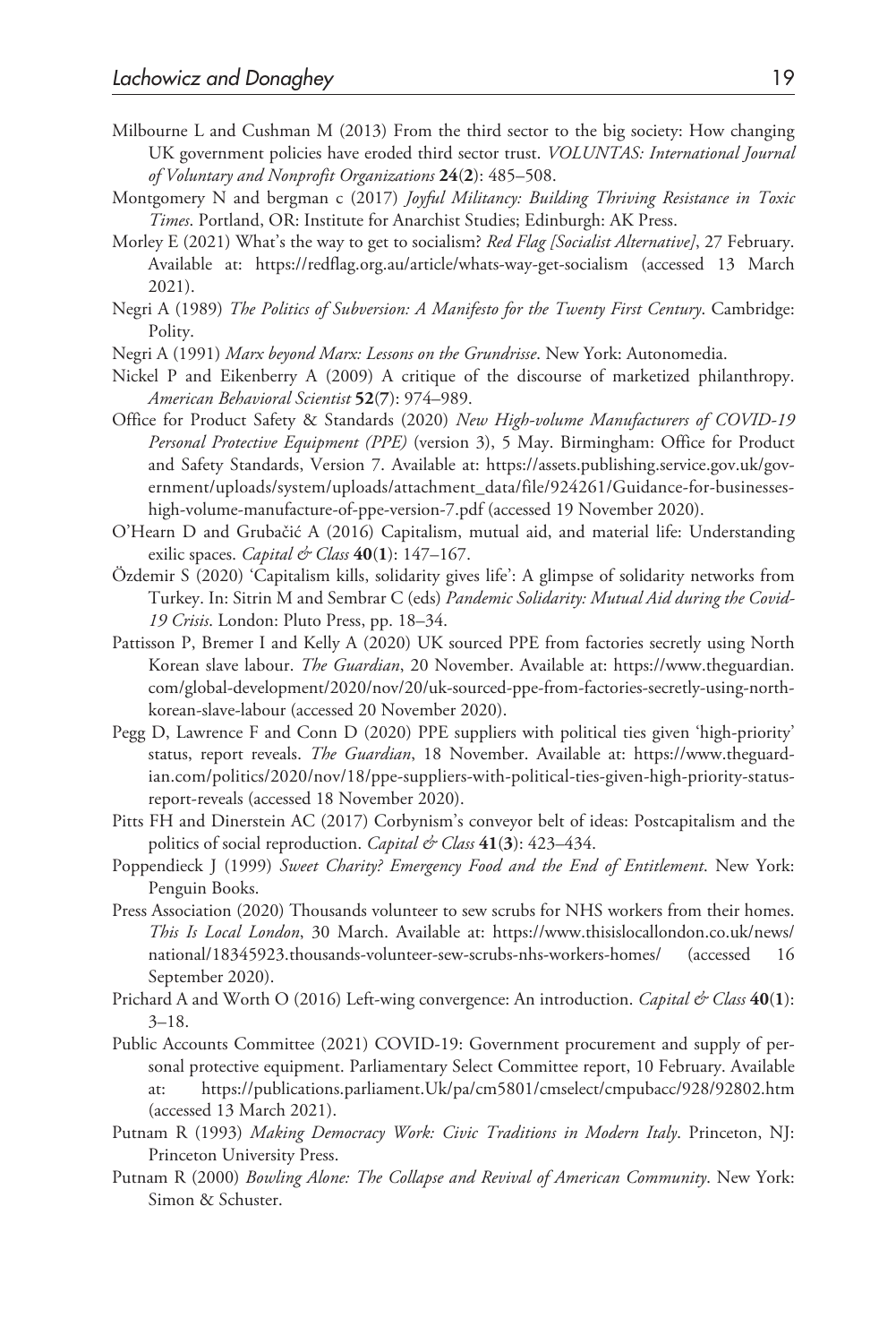- Rudd A (2020) Coronavirus: Council chief suggests sewing group could be prosecuted for making vital NHS staff scrubs. *Mirror*, 15 April. Available at: [https://www.mirror.co.uk/news/uk](https://www.mirror.co.uk/news/uk-news/coronavirus-council-chief-suggests-sewing-21859840)[news/coronavirus-council-chief-suggests-sewing-21859840](https://www.mirror.co.uk/news/uk-news/coronavirus-council-chief-suggests-sewing-21859840) (accessed 16 September 2020).
- Sahin E and Abbas K (2020) Communal lifeboat: Direct democracy in Rojava (NE Syria). In: Sitrin M and Sembrar C (eds) *Pandemic Solidarity: Mutual Aid during the Covid-19 Crisis*. London: Pluto Press, pp. 3–17.
- Scully E (2020) Making scrubs at the Scrubs? Prisoners are drafted in to make much-needed PPE for the coronavirus fight. *Daily Mail (MailOnline)*, 27 April. Available at: [https://www.](https://www.dailymail.co.uk/news/article-8259505/Prisoners-drafted-make-needed-PPE-fight-against-coronavirus.html) [dailymail.co.uk/news/article-8259505/Prisoners-drafted-make-needed-PPE-fight-against](https://www.dailymail.co.uk/news/article-8259505/Prisoners-drafted-make-needed-PPE-fight-against-coronavirus.html)[coronavirus.html](https://www.dailymail.co.uk/news/article-8259505/Prisoners-drafted-make-needed-PPE-fight-against-coronavirus.html) (accessed 16 September 2020).
- Shachar IY (2014) The white management of 'volunteering': Ethnographic evidence from an Israeli NGO. *Voluntas* **25**: 1417–1440.
- Shantz J (2009) Re-building infrastructures of resistance. *Socialism and Democracy* **23**(**2**): 102– 109.
- Sitrin M (2012) *Everyday Revolutions: Horizontalism and Autonomy in Argentina*. London: Zed Books.
- Slominski S (2020) Eastleigh volunteers sew scrubs for NHS workers. *Eastleigh News*, 7 May. Available at: <https://www.eastleighnews.co.uk/2020/05/28713/>(accessed 16 September 2020).
- *Socialism Today* (2021) Project or party? *Socialism Today* [Socialist Party] **245**, 2 February. Available at:<http://socialismtoday.org/project-or-party>(accessed 13 March 2021).
- *Socialist Worker* (2020) Coronavirus 'We need emergency action'. *Socialist Worker* [Socialist Workers Party] 2695, 14 March. Available at: [https://socialistworker.co.uk/art/49743/Coro](https://socialistworker.co.uk/art/49743/Coronavirus) [navirus](https://socialistworker.co.uk/art/49743/Coronavirus)+We+need+emergency+action (accessed 12 March 2021).
- Spade D (2020) *Mutual Aid: Building Solidarity during This Crisis (And the Next)*. London: Verso.
- Srnicek N (2017) *Platform Capitalism*. Cambridge: Polity Press.
- Streeck W (2014) *Buying Time*. London: Verso.
- Swann T (2021) Anarchism, cybernetics and mutual aid A reflection one year on. *AnarchistStudies. Blog*, 20 April. Available at: [https://anarchiststudies.noblogs.org/article-anarchism-cybernet](https://anarchiststudies.noblogs.org/article-anarchism-cybernetics-and-mutual-aid-a-reflection-one-year-on/)[ics-and-mutual-aid-a-reflection-one-year-on/](https://anarchiststudies.noblogs.org/article-anarchism-cybernetics-and-mutual-aid-a-reflection-one-year-on/) (accessed 20 April 2021).
- The Jacobin Show (2021) The trouble with mutual aid w/ Amber A'Lee Frost. *Jacobin YouTube Channel*, 3 February. Available at: <https://www.youtube.com/watch?v=mZLKYG2DgPM> (accessed 13 March 2021).
- The Visual and Data Journalism Team (2021) Covid-19 in the UK: How many coronavirus cases are there in your area? *BBC News*, 13 April. Available at: [https://www.bbc.co.uk/news/](https://www.bbc.co.uk/news/uk-51768274) [uk-51768274](https://www.bbc.co.uk/news/uk-51768274) (accessed 14 April 2021).
- Thorpe C (2010) Participation as post-fordist politics: Demos, new labour, and science policy. *Minerva* **48**: 389–411.
- Tronti M (2019 [1966]) *Workers and Capital*. London: Verso.
- Trott B (2007) Immaterial labour and world order. *Ephemera* **7**(**1**): 203–232.
- Tussell (2021a) Latest updates on UK government COVID-19 contracts and spending. *Tussell*, 30 April. Available at: <https://www.tussell.com/insights/covid> (accessed 4 May 2021).
- Tussell (2021b) *Summary of Data Published from 2020-02-07 to 2021-02-20*. London: Tussell Limited.
- Van de Sande M (2015) Fighting with tools: Prefiguration and radical politics in the twenty-first century. *Rethinking Marxism* **27**(**2**): 177–194.
- Wacquant L (2010) Crafting the neoliberal state: Workfare, prisonfare, and social insecurity. *Sociological Forum* **25**(**2**): 197–220.